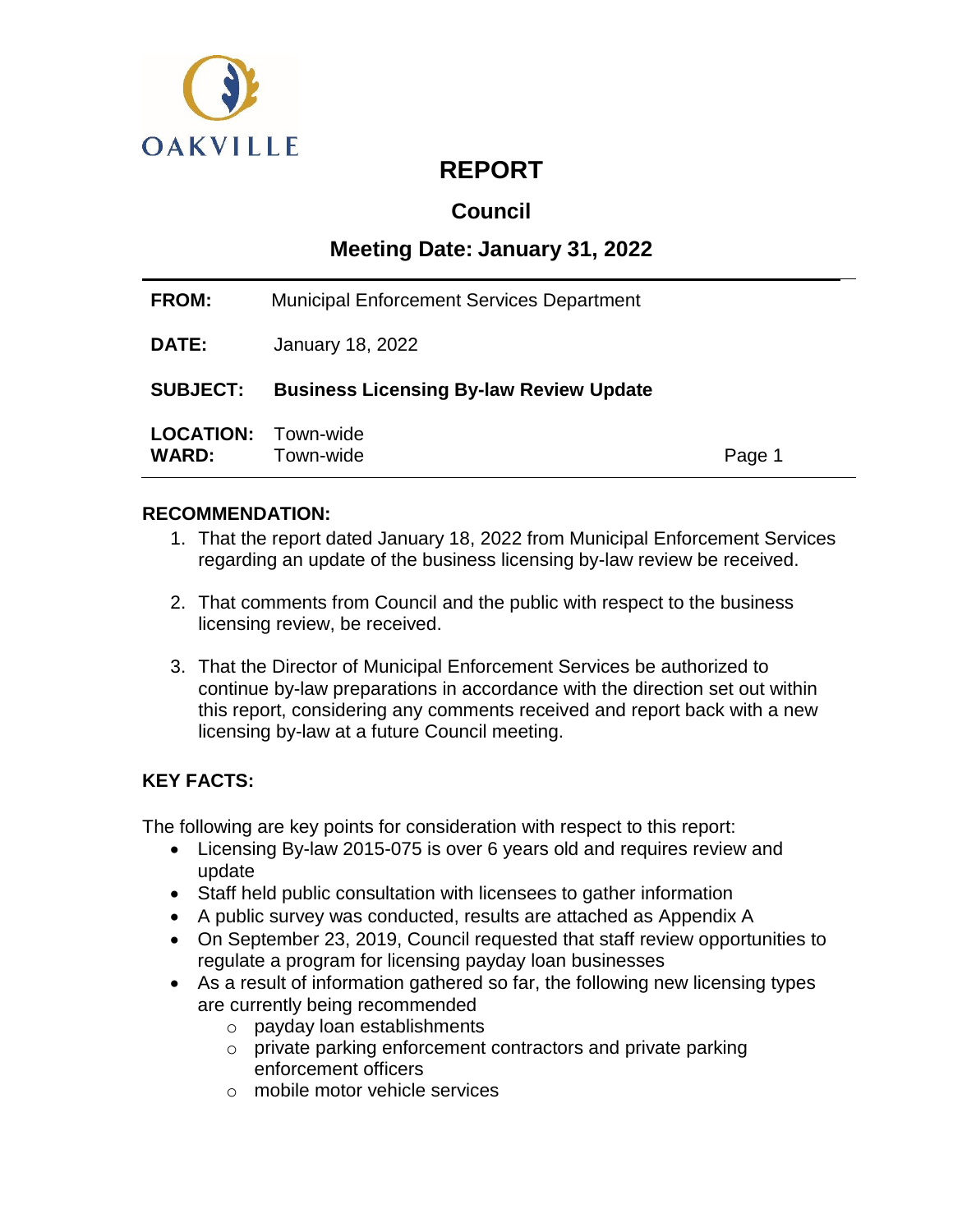- o mobile personal services and temporary vendors
- Staff are also recommending that bowling alley businesses no longer be licensed

\_\_\_\_\_\_\_\_\_\_\_\_\_\_\_\_\_\_\_\_\_\_\_\_\_\_\_\_\_\_\_\_\_\_\_\_\_\_\_\_\_\_\_\_\_\_\_\_\_\_\_\_\_\_\_\_\_\_\_\_\_\_\_\_\_\_\_\_\_\_\_\_\_\_\_\_\_\_\_\_\_\_\_\_\_\_\_\_\_\_

- As a means of streaming processes, reducing cost and improving customer service, staff is also proposing to implement licensing endorsements for certain primary businesses
- Stand-alone by-laws for tow trucks, transportation network companies and short-term accommodations are also being including in the proposed Licensing By-law
- A review of licensing and administration fees will be completed as part of the review process based on a full cost recovery model

### **BACKGROUND:**

Licensing By-law 2015-075 is over 6 years old and requires review and update. This report sets out the direction that staff proposes for business licensing review.

On June 17, 2019, Community Services Committee directed staff to include the licensing and regulation of businesses selling vapour (vape, e-cigarette) products within Oakville as part of the licensing by-law housekeeping review, to be brought back to Council by the first quarter of 2020. On February 22, 2021, Council passed a by-law to amend the Licensing By-law to include electronic cigarette retailers. These regulations came into effect on March 1, 2021.

On September 23, 2019, Council directed staff to review opportunities to regulate the number and location of payday loan businesses as well as determine what other regulatory authority the Town might have to protect consumers from potentially onerous rates and predatory practices. Staff was asked to report back to Council with information and potential methods to regulate these businesses in the interest of consumer protection.

#### **Review Goals and Principles**

The primary goals of business licensing are to address issues related to:

- Public health and safety;
- Consumer protection;
- Nuisance control; and
- The general well-being of persons.

Considering these goals, staff have established the following guiding principles, which are in line with accountable governance, to further direct the review:

- Economic Development reduce red tape for businesses, examine opportunities for fee reductions
- Financially responsible leverage technology and streamline internal processes creating efficiencies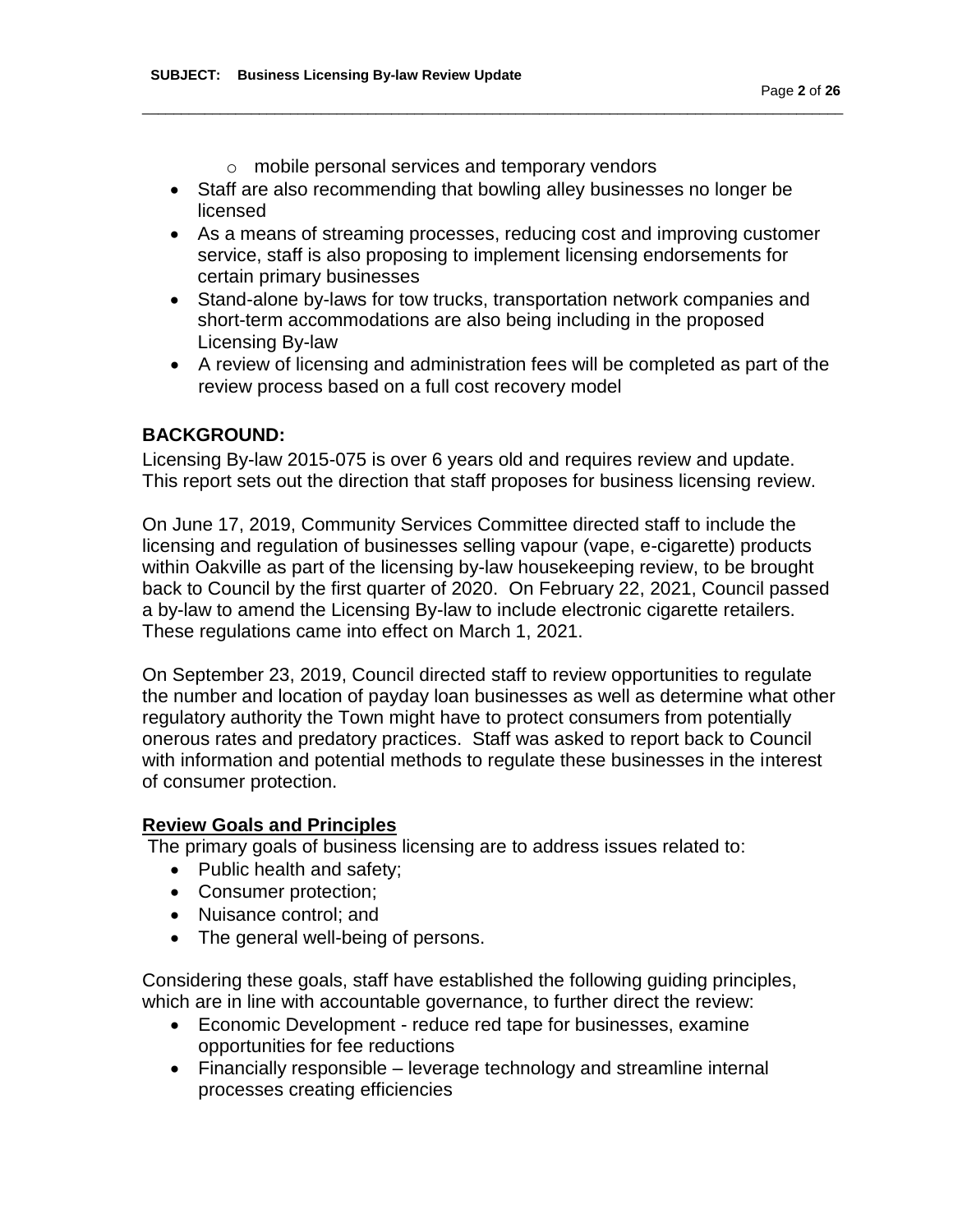Customer focused - create digital opportunities, simplify by-law format

\_\_\_\_\_\_\_\_\_\_\_\_\_\_\_\_\_\_\_\_\_\_\_\_\_\_\_\_\_\_\_\_\_\_\_\_\_\_\_\_\_\_\_\_\_\_\_\_\_\_\_\_\_\_\_\_\_\_\_\_\_\_\_\_\_\_\_\_\_\_\_\_\_\_\_\_\_\_\_\_\_\_\_\_\_\_\_\_\_\_

Consultation with the public and businesses began with public open house sessions on February 18, 2020. In addition to the public meetings, staff worked with the Oakville Chamber of Commerce to develop and distribute a questionnaire that provided greater clarity and provided more opportunity for stakeholder input. General results are provided in Appendix A.

#### **COMMENT/OPTIONS:**

Licensing By-law 2015-075 was passed by Council on November 16, 2015 and has been amended a number of times since then. Over the intervening years, many industries have changed the way they do business and new business types have emerged. As such, staff recommends a complete review of the current licensing system with a view to adding new business classes, reducing duplication, simplifying administration and clarifying existing regulations. A list of the businesses that currently require a licence is attached as Appendix B.

The following additions and updates to the Licensing By-law's general provisions are being considered:

#### *New Licensing Format - Endorsements*

There is currently a licensing overlap for some businesses that provide more than one service, which results in the need for multiple licences. For example, a gas station that also sells food and cigarettes needs a motor vehicle facility licence to sell gas, a food shop licence to sell food and a tobacco retailer licence to sell cigarettes. The applicant in this example has to submit a separate application for each licence and in some cases submit the same documentation for each one. The applicant must also pay a separate fee for each licence. This need for multiple licensing creates a duplication of work for businesses and staff. In order to address this issue, staff is proposing the introduction of licensing endorsements for certain business classes.

Endorsements would be added to the main business license (the primary business) to create a single licence system. The gas station would apply for their primary licence (motor vehicle facility), submitting any additional documents required for the endorsed business classes at the same time (food shop and tobacco retailer). The application would be reviewed once and a single licence would be issued, permitting all approved uses. The applicant would pay for one licence with endorsements, rather than for three separate licences.

This single licence system will simplify the process for businesses. Business owners will only need to worry about a single license renewal each year as endorsements will expire at the same time as the primary business licence. Staff will conduct a process review and adjust fees to reflect any savings.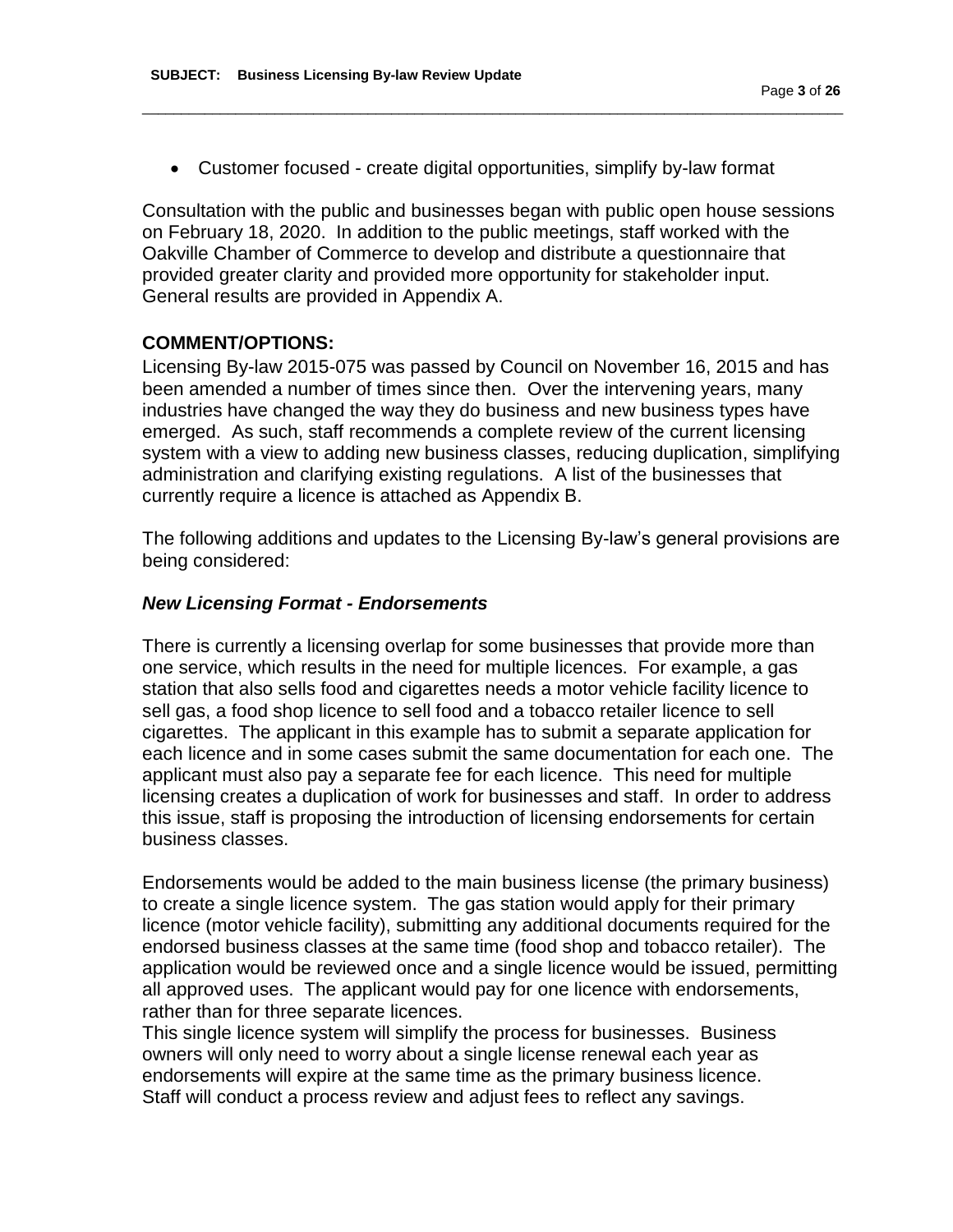Should it be necessary to suspend or revoke a primary business license or an endorsement, the remaining business operations licensed or endorsed may continue to operate for the remainder of the licensing period, unless otherwise directed by the Licensing Commissioner.

\_\_\_\_\_\_\_\_\_\_\_\_\_\_\_\_\_\_\_\_\_\_\_\_\_\_\_\_\_\_\_\_\_\_\_\_\_\_\_\_\_\_\_\_\_\_\_\_\_\_\_\_\_\_\_\_\_\_\_\_\_\_\_\_\_\_\_\_\_\_\_\_\_\_\_\_\_\_\_\_\_\_\_\_\_\_\_\_\_\_

#### *Police Records Checks*

Police records checks are searches of police databases conducted to screen a person to help determine their suitability for things like employment, volunteer positions, licensing, etc. A number of business classes require an applicant to submit a police records check.

The *Police Records Check Reform Act* standardizes police records checks in Ontario and provides for the following types of checks:

- **criminal record check** includes applicable criminal convictions and findings of guilt under the federal *Youth Criminal Justice Act*;
- **criminal record and judicial matters check** includes applicable criminal convictions, findings of guilt under the federal *Youth Criminal Justice Act*, absolute and conditional discharges, outstanding charges, arrest warrants, and certain judicial orders; and
- **vulnerable sector check** includes the same type of information that is disclosed in a criminal record and judicial matters check as well as applicable findings of not criminally responsible by reason of mental disorder, record suspensions (pardons) related to sexually-based offences and, in certain circumstances, non-conviction charge related information; when a strict test is met

Staff has included requirements for a criminal record check or a criminal record and judicial matters check for certain businesses classes based on the level of potential customer vulnerability.

Staff has also recognized a loophole in criminal record checks requested for business owners where only a single owner/director was required to provide a check. This enabled any person with a qualifying record to put forward the criminal record check for a disqualified person. As such, staff are proposing to add language that a copy of a criminal record check or criminal record and judicial matters check is required to be provided for officers or directors of a corporation or for each partner of a partnership upon request by the Licensing Commissioner. This language is in line with that used by the City of Toronto.

#### *Appeals*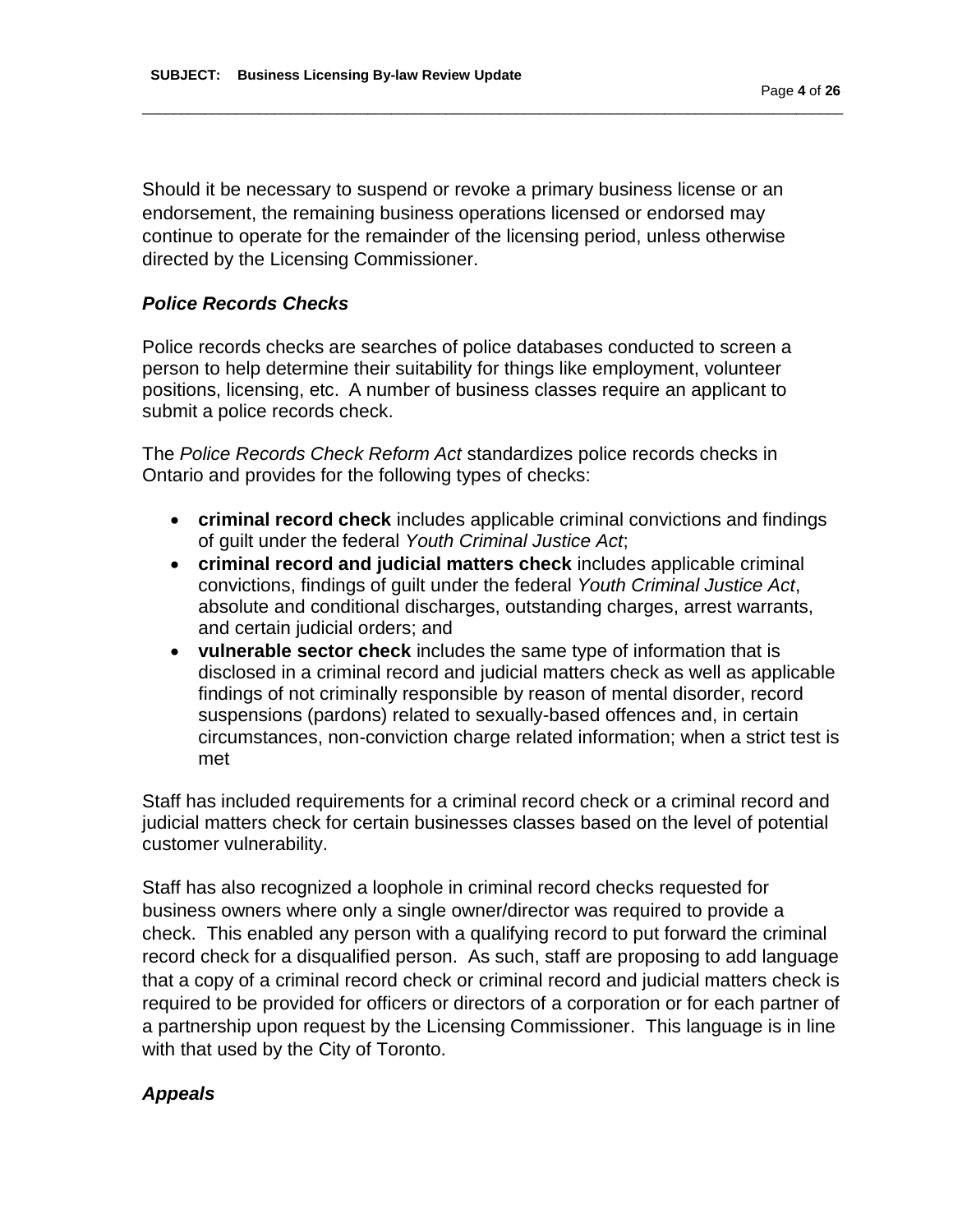Some business classes are required to have a licence/permit issued by the Province. For example, a payday loan establishment applicant requires a current and valid lender or broker licence issued by the Province. Similarly, a driving instructor requires a current and valid driving instructor permit issued by the Province and a current and valid Ontario driver's licence. This Provincial documentation must be submitted at the time of application for a business licence or renewal of a licence. Whether or not a licence is issued or renewed is predicated on the applicant having current and valid Provincial documentation.

\_\_\_\_\_\_\_\_\_\_\_\_\_\_\_\_\_\_\_\_\_\_\_\_\_\_\_\_\_\_\_\_\_\_\_\_\_\_\_\_\_\_\_\_\_\_\_\_\_\_\_\_\_\_\_\_\_\_\_\_\_\_\_\_\_\_\_\_\_\_\_\_\_\_\_\_\_\_\_\_\_\_\_\_\_\_\_\_\_\_

Language is proposed that will clarify that a licensee cannot appeal the suspension or revocation of a business licence if the Province suspends or revokes a licence/permit that is required for licensing. For example: if the Province suspends or revokes a driving instructor's permit or their Ontario driver's licence, the Town's business licence is also suspended or revoked until the Province reinstates the driving instructor's permit/driver's licence. The driving instructor cannot appeal the Licensing Commissioner's revocation or suspension of their business licence to the Appeals Committee.

Language has also been added to the By-law to clarify that the Licensing Commissioner may suspend or revoke a licence if a licensee fails to maintain current and valid automobile insurance, if required. Again, a licensee would be unable to appeal this decision to the Appeals Committee.

#### *Nuisance Abatement: New Section to By-law*

Staff are proposing a new section to the By-law that adds general language regarding health and safety and "nuisance" activities that apply to all business classes. This language would address nuisance issues including obstruction of rights-of-way, compliance with the Noise By-law, dust, etc.

Additional nuisance issues that are specific to certain business classes will be captured within the Schedule for that business class. For example: an arboriculture company must ensure that properties they are working on function with respect to drainage and a pool installation contractor is prohibited from creating flooding or ponding on parkland.

# *Discrimination: New Section to By-law*

To support accountable government, inclusion and the livability of Oakville for all members of our community, staff is proposing the addition of language that prohibits discrimination. This section will require all licensed businesses to carry out the delivery of service free from discrimination based on race, ancestry, place of origin,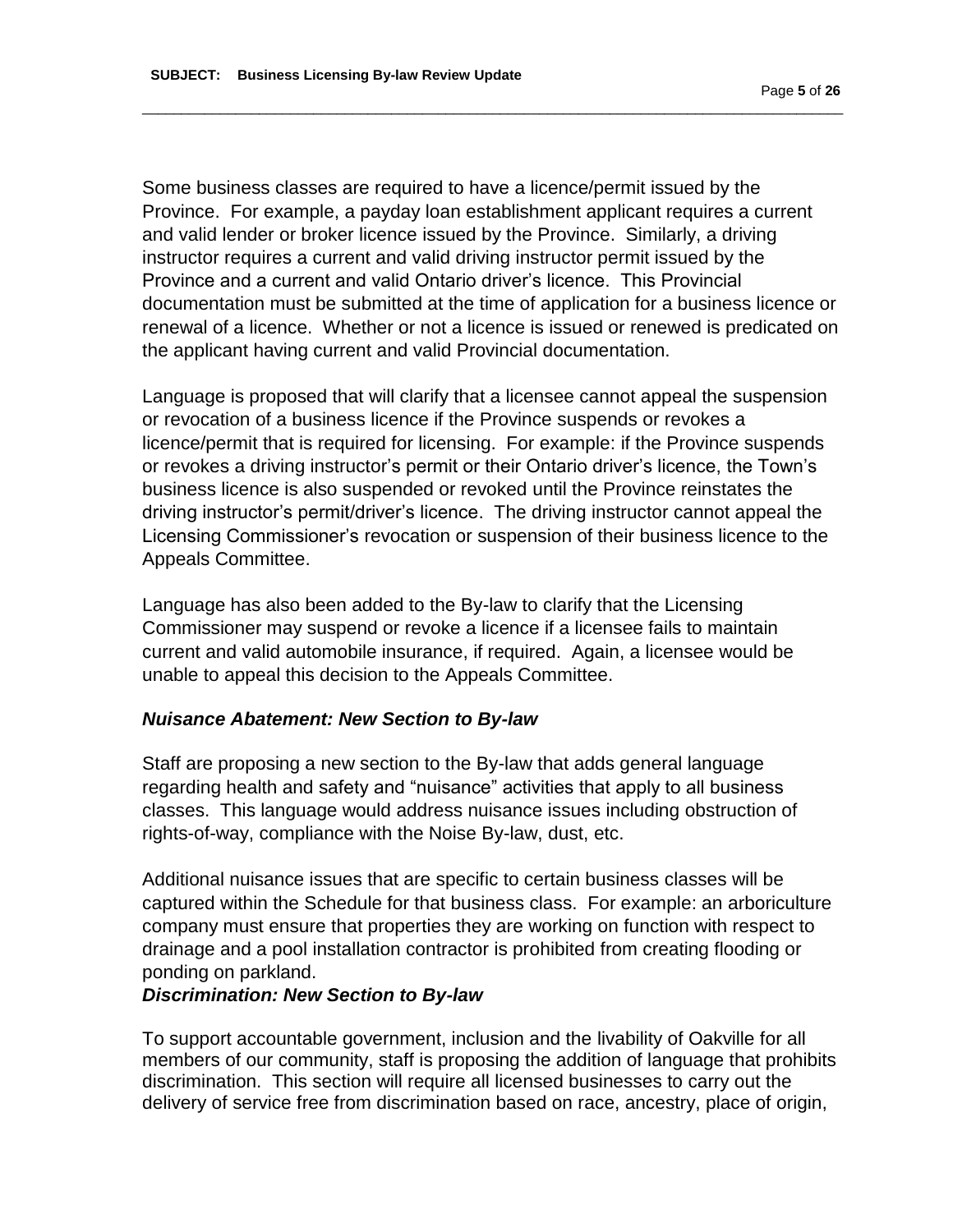colour, ethnic origin, citizenship, creed, sex, sexual orientation, gender identity, gender expression, age, marital status, family status or disability. In addition, this section will address discrimination against any person being accompanied by a guide dog or service animal.

\_\_\_\_\_\_\_\_\_\_\_\_\_\_\_\_\_\_\_\_\_\_\_\_\_\_\_\_\_\_\_\_\_\_\_\_\_\_\_\_\_\_\_\_\_\_\_\_\_\_\_\_\_\_\_\_\_\_\_\_\_\_\_\_\_\_\_\_\_\_\_\_\_\_\_\_\_\_\_\_\_\_\_\_\_\_\_\_\_\_

# **New By-law Schedules**

Staff is proposing to add the following new schedules to the Licensing By-law:

# *Licensing Thresholds*

Licensing thresholds identify offences under various federal and provincial legislation and the frequency with which an applicant may be convicted of the specified offences. When an applicant fails to meet the threshold, a licence application will be denied or a licence will not be renewed. In this case, the applicant or licensee may appeal the Licensing Commissioner's decision to the Appeals Committee.

Currently, of the 39 business classes that require a licence, 26 require a criminal record check or a criminal record and judicial matters check, with only 9 of those classes currently containing licensing thresholds. Should a violation occur involving one of the remaining 17 classes that require a criminal record/criminal record and judicial matters check but do not contain thresholds, the Licensing Commissioner can only consider the impact to public safety and whether the business is adverse to the public interest when determining whether or not to licence the business. These considerations can be very subjective.

Staff is proposing to institute licensing thresholds for all business classes where an applicant is required to provide a criminal record check/criminal record and judicial matters check. This will create a level playing field and ensure that the applicant/licensee has a clear understanding of how their criminal record relates to their licensing status. It will also ensure consistency when the Licensing Commissioner reviews criminal record checks/criminal record and judicial matters checks.

Staff is recommending that applicable convictions are those that directly affect the applicant or licensee's ability to competently and responsibly carry on the business that is the subject of their licence or those that compromise their ability to comply with the provisions of the By-law. Thresholds will not apply to an offence for which a pardon has been granted.

Thresholds will include convictions under the following legislation:

- Criminal Code
- Highway Traffic Act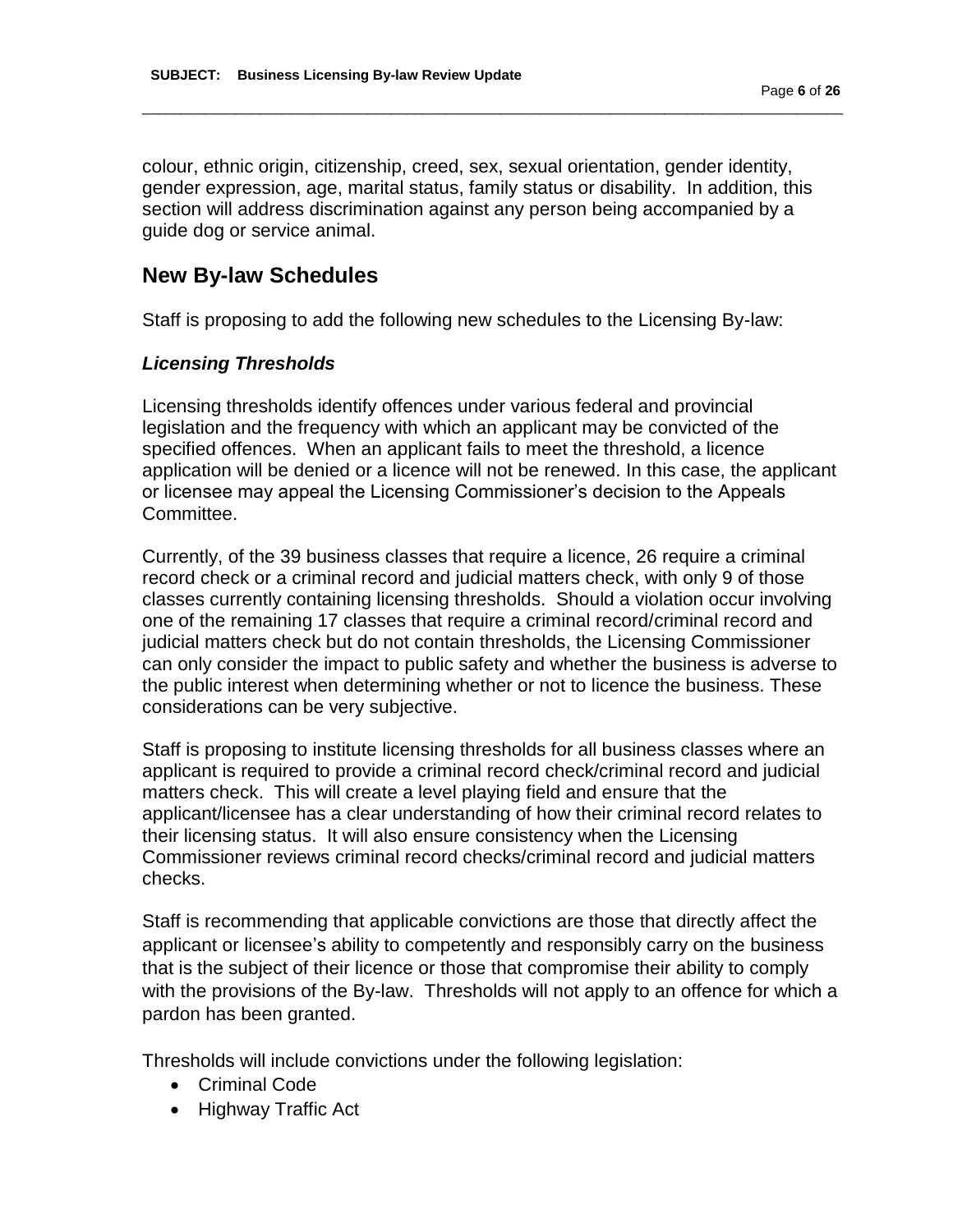- Controlled Drugs and Substances Act
- Bankruptcy and Insolvency Act
- Dog Owners Liability Act (DOLA) animal related licenses only
- Provincial Animal Welfare Service Act (PAWS) animal related licenses only

\_\_\_\_\_\_\_\_\_\_\_\_\_\_\_\_\_\_\_\_\_\_\_\_\_\_\_\_\_\_\_\_\_\_\_\_\_\_\_\_\_\_\_\_\_\_\_\_\_\_\_\_\_\_\_\_\_\_\_\_\_\_\_\_\_\_\_\_\_\_\_\_\_\_\_\_\_\_\_\_\_\_\_\_\_\_\_\_\_\_

Staff is also proposing to include overdue fines, any other amounts owing to the Town and any outstanding orders issued by the Town as part of the thresholds.

Employees of certain businesses classes must also meet the licensing thresholds in order to be approved to work in Oakville. As with applicants/licensees, applicable convictions are those that directly affect the employee's ability to competently and responsibly carry out their duties or those that compromise their ability to comply with the provisions of the By-law.

### *Mobile Motor Vehicle Service and Mobile Personal Services*

The past year has highlighted some changing business trends as services become more mobile and are provided at a residence rather than at a brick and mortar premises. In recognition of these changes, staff want to ensure the same principals of licensing are applied to all licensed services, whether mobile or stationary.

New language is proposed to include mobile motor vehicle service and mobile personal service operations, defined as:

**Mobile Motor Vehicle Service**: a business that is operated from place to place, offering or providing a motor vehicle facility product or service. ie. oil changes, tire changes, glass repair. Excludes tow trucks

**Mobile Personal Service**: a personal services establishment that is operated from place to place, offering or providing a personal services product or service. ie. hair dressing and barbering, manicures, pedicures

A motor vehicle facility with a current and valid licence would not need a separate licence to provide mobile motor vehicle services. An automobile association would not need a mobile motor vehicle service licence for providing roadside assistance, but it does require a licence for providing services such as seasonal tire changes.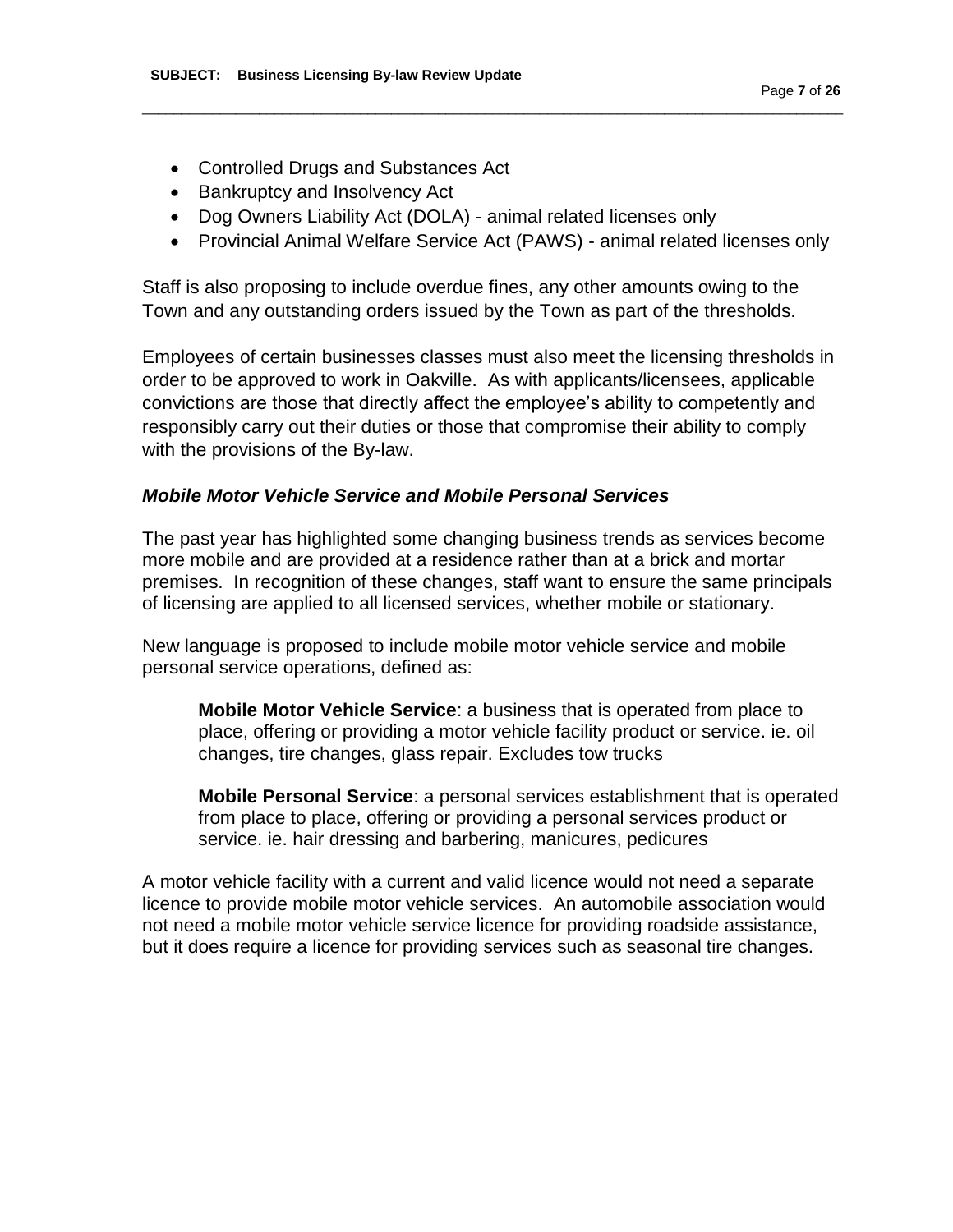A properly licensed personal service business would not need a separate licence to provide mobile personal services, however, each employee who provides a mobile personal service must register with the Licensing Commissioner annually and provide a criminal record & judicial matters check. These employees may be entering a dwelling to provide a service and/or may be dealing with vulnerable people. These employees will have to meet the licensing thresholds in order to work in Oakville. A registration fee will be established as part of the licensing fee review

\_\_\_\_\_\_\_\_\_\_\_\_\_\_\_\_\_\_\_\_\_\_\_\_\_\_\_\_\_\_\_\_\_\_\_\_\_\_\_\_\_\_\_\_\_\_\_\_\_\_\_\_\_\_\_\_\_\_\_\_\_\_\_\_\_\_\_\_\_\_\_\_\_\_\_\_\_\_\_\_\_\_\_\_\_\_\_\_\_\_

The regulations for both mobile business types include:

- the business name and telephone number must be displayed on vehicles used in the mobile business
- licensees must provide invoices to customers and have their business name and contact information on all business forms, invoices and stationary
- licensees are prohibited from providing services on a municipal right-of-way or on a vacant property, advertising or inviting customers to attend a location for service and erecting advertising/signs at a time other than when services are being provided. Signs must comply with the Sign By-law
- licensees must obtain the permission of the property owner or authorized tenant before providing mobile services

# *Payday Loan Establishments*

On September 23, 2019, Council requested that staff review opportunities to regulate the number and location of payday loan businesses as well as determine what other regulatory authority the Town might have to protect consumers from potentially usurious rates and predatory practices. Staff was directed to report back to Council with information and potential methods to regulate these businesses in the interest of consumer protection.

Subsection 154.1(1) of the *Municipal Act* provides that a local municipality may define the area of the municipality in which a payday loan establishment may or may not operate and limit the number of payday loan establishments in any defined area in which they are permitted. Subsection 154.1(2) of the Act provides that a municipality may not prohibit the operation of all payday loan establishments in the municipality. There are currently 3 payday loan businesses operating in Ward 2 and 1 operating in Ward 5. These businesses have obtained the necessary licences from the Province.

The *Payday Loans Act* and Regulations covers, among other things: requirements for licences, regulation of licensees, borrower's rights and remedies, complaints, inspections and enforcement and prohibited practices. Considering these regulations, staff are proposing a payday loan establishment licensing program that would include: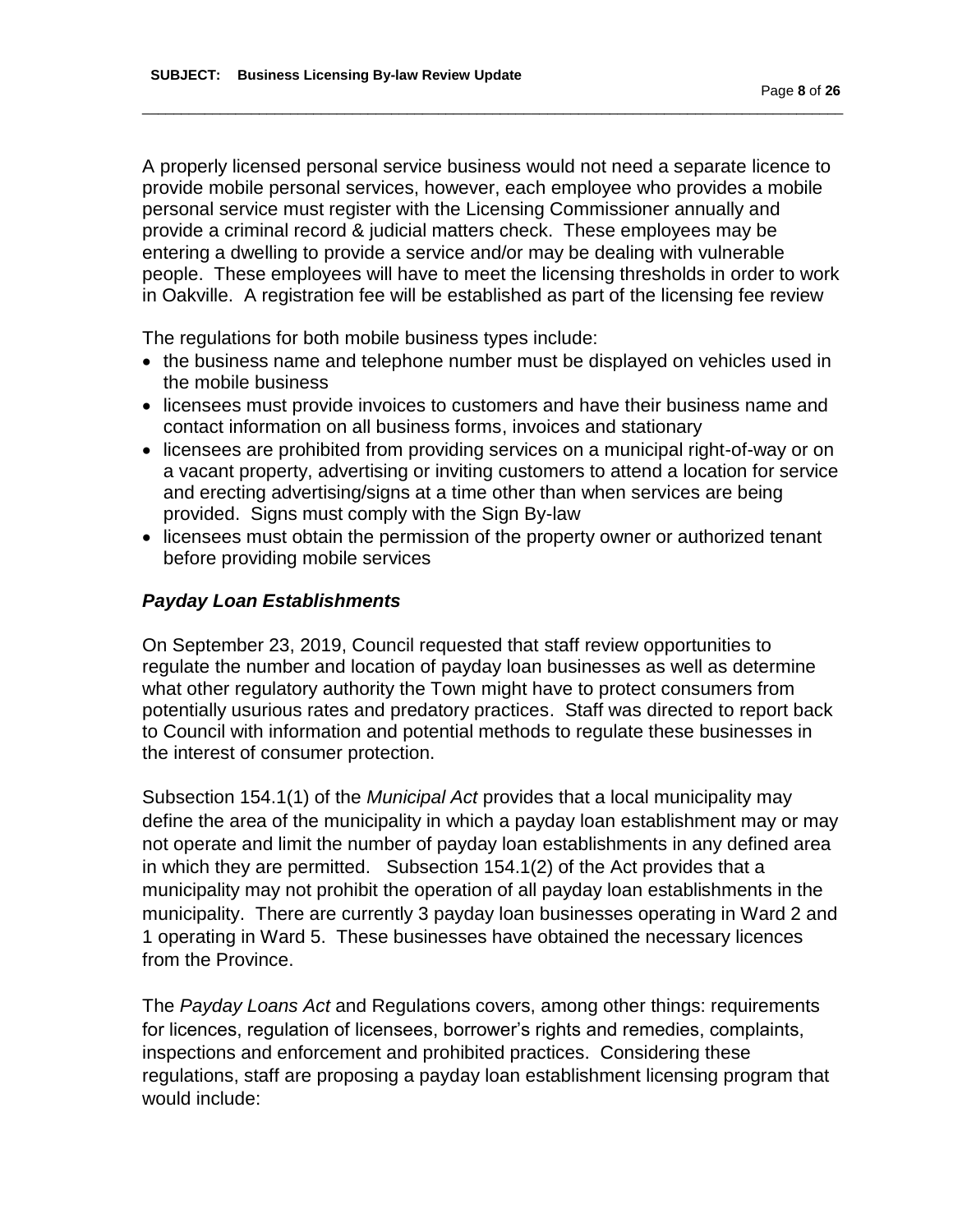- a maximum of 1 payday loan establishment licence issued per Ward
- existing locations will be grandfathered and specifically named in the By-law
- licensees must comply with the *Payday Loans Act*
- in order to be licensed by the Town, applicants must provide proof of a current and valid licence as a lender or loan broker issued under the *Payday Loans Act*

\_\_\_\_\_\_\_\_\_\_\_\_\_\_\_\_\_\_\_\_\_\_\_\_\_\_\_\_\_\_\_\_\_\_\_\_\_\_\_\_\_\_\_\_\_\_\_\_\_\_\_\_\_\_\_\_\_\_\_\_\_\_\_\_\_\_\_\_\_\_\_\_\_\_\_\_\_\_\_\_\_\_\_\_\_\_\_\_\_\_

- applicants must provide a criminal record check
- the Town licence will be suspended or revoked if the licence issued under the *Payday Loans Act* is suspended, revoked, expires or ceases to be valid. The Licensing Commissioner's decision to suspend or revoke the Town licence cannot be appealed to the Appeals Committee
- licensees must provide credit counselling information, approved in advance by the Licensing Commissioner, to a person who expresses an interest in a payday loan
- specifications for a credit counselling poster, which must be visible to persons entering the payday loan establishment, are contained in the Schedule

# *Private Parking Enforcement Contractor and Private Parking Enforcement Officer*

Private parking enforcement contractors and private parking enforcement officers do not currently require a licence but are approved and appointed by by-law. Private parking enforcement officers are currently appointed for the purpose of enforcing parking on private property. Said officers must submit an application form and a criminal record check in order to be appointed. There is currently no fee for this appointment process or any requirement to renew the appointment annually.

Staff is proposing to add private parking enforcement contractors and private parking enforcement officers as business classes that require licensing. Including these businesses in the licensing system will ensure that the program is restricted to qualified companies and individuals, streamline the approval process, allow for the enforcement of standards for parking on private property, provide standards for the conduct of officers, allow for cost recovery, as well as simplify the management of the program for staff.

The licensing program for private parking enforcement contractors and private parking enforcement officers will include:

- private parking enforcement contractors must provide: an annual criminal record check, insurance certificate, a list of properties the company enforces, proof of the property owner's consent to parking enforcement on their property and a list of the officers they employ
- private parking enforcement officers must provide: an annual criminal record check, a photograph and a letter of employment from the parking enforcement contractor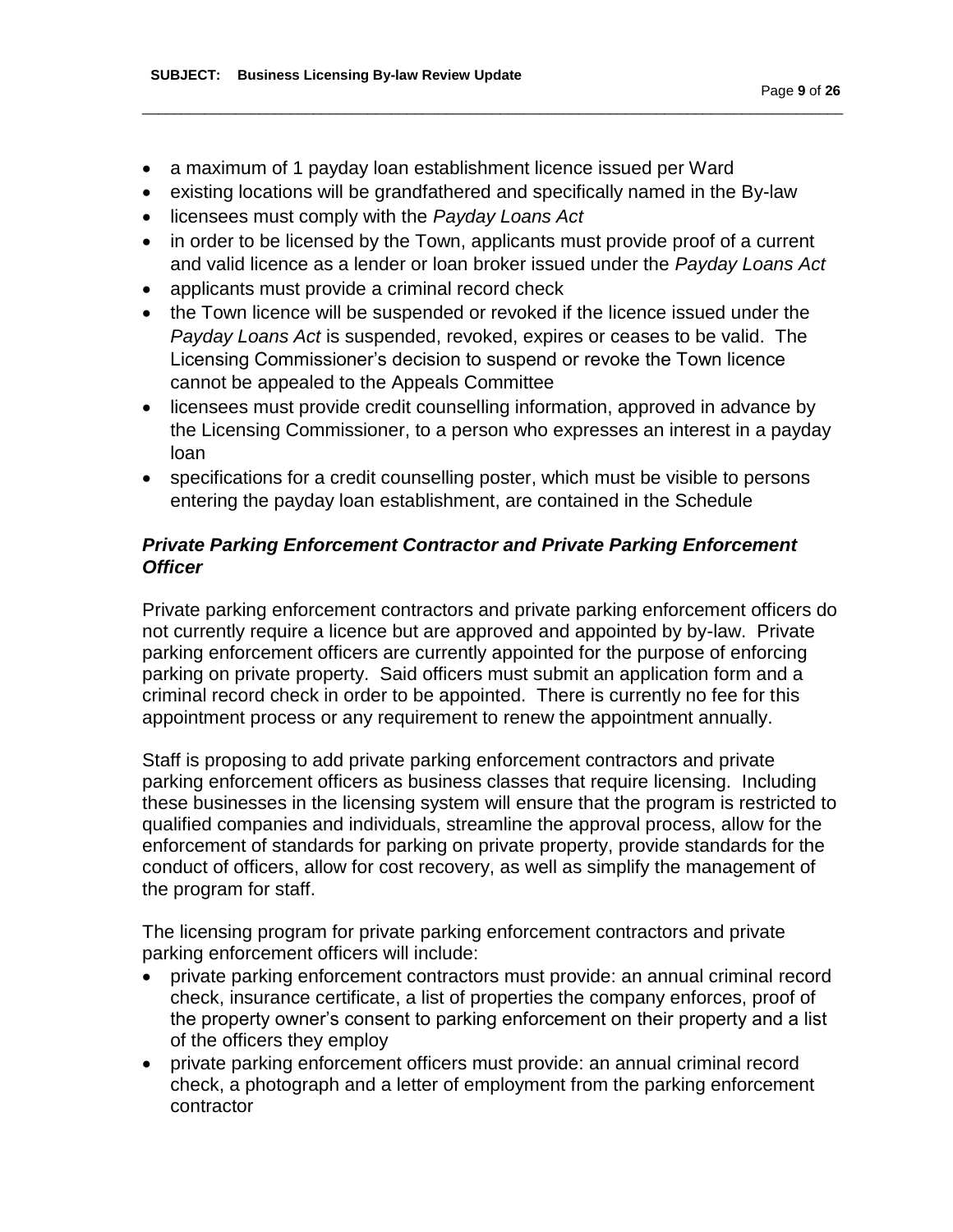• regulations prohibiting a private parking officer's uniform or vehicle from displaying terms or identifiers that could reasonably lead a person to believe the officer is a police officer or an employee of the Town have been added

\_\_\_\_\_\_\_\_\_\_\_\_\_\_\_\_\_\_\_\_\_\_\_\_\_\_\_\_\_\_\_\_\_\_\_\_\_\_\_\_\_\_\_\_\_\_\_\_\_\_\_\_\_\_\_\_\_\_\_\_\_\_\_\_\_\_\_\_\_\_\_\_\_\_\_\_\_\_\_\_\_\_\_\_\_\_\_\_\_\_

- regulations prohibiting a private parking officer from carrying bear spray or a firearm have been added, as well as carrying restraints, batons, knives, etc. unless the officer is also providing security services
- in addition to the By-law's general provisions, a parking enforcement contractor's licence may be revoked or suspended if they fail to file penalty notices for parking violations within 3 business days of the issuance of a penalty notice or as otherwise required by the Licensing Commissioner. The Licensing Commissioner's decision may be appealed to the Appeals Committee
- in addition to the By-law's general provisions, a parking enforcement officer's licence may be revoked or suspended if the Licensing Commissioner believes that the officer cannot carry out their duties on an impartial and objective basis due to a conflict of interest or the officer is engaging in fraudulent behavior or behavior that constitutes a breach of trust with the Town such as illegally obtaining money, falsifying records, circumventing Town procedure, etc. The Licensing Commissioner's decision may be appealed to the Appeals Committee
- applicants for a parking enforcement officer licence must complete and pass a training session administered by the Licensing Commissioner
- the Schedule includes requirements for signage at the parking lot entrance and exit

# *Temporary Vendors, Market, Special Sale, Transient Merchants*

Staff is proposing a licensing program for temporary vendors. Market ("outdoor market" in the current By-law) and special sales have been rolled into the new temporary vendor schedule.

The 5 proposed classes of temporary vendors are as follows:

- Class  $1 Day$  Sales (flags, flowers, etc.);
- Class 2 Seasonal Sales (gardening products, Christmas trees, etc.);
- Class 3 Special Sales (liquidation, bankruptcy, fire damage, etc.);
- Class 4 Transient Merchants (temporary warehouse sale, bridal/golf equipment sale at a hotel, etc.)
- Class 5 Market (flea market, farmers market)

Temporary vendors would not include exhibitions, second-hand goods shops or fireworks vendors. These businesses have their own licensing requirements.

The following would be exempt from requiring a temporary vendor licence:

- persons who operate or promote trade shows;
- licensed refreshment vehicles, food shop/restaurants or special event food shops that are operating at a licensed Class 5 – Market
- Town organized special events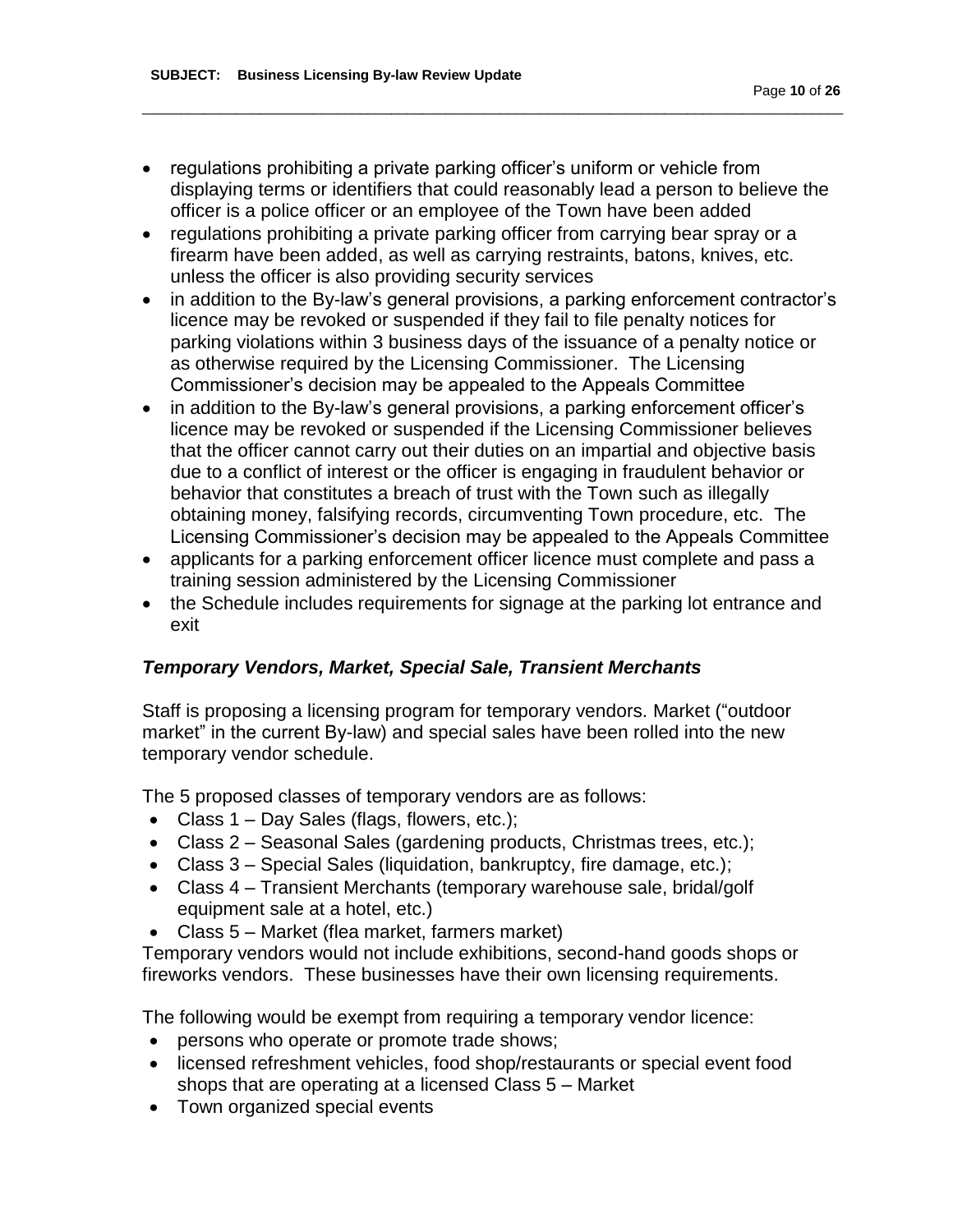a Class 5 - Market that is operating pursuant to an approved minor variance that predates this By-law

\_\_\_\_\_\_\_\_\_\_\_\_\_\_\_\_\_\_\_\_\_\_\_\_\_\_\_\_\_\_\_\_\_\_\_\_\_\_\_\_\_\_\_\_\_\_\_\_\_\_\_\_\_\_\_\_\_\_\_\_\_\_\_\_\_\_\_\_\_\_\_\_\_\_\_\_\_\_\_\_\_\_\_\_\_\_\_\_\_\_

- local retailers if their temporary vending activity is an extension of the existing retail business at that location (ie. IKEA selling Christmas trees, garden centre at a grocery store)
- farmers located in Oakville, if the goods or produce they are selling is being sold from their own property and has been grown, produced and harvested by them;
- receivers, trustees or liquidators under any Act such as the *Bankruptcy and Insolvency Act,* R.S.C. 1985, c. B-3, or the *Companies' Creditors Arrangement Act*, R.S.C. 1985, c. C-36, a court or receiver appointed by the court, a bailiff, sheriff, executor or administrator

For ease of licensing, the person operating a Class 1 - Day Sale, Class 2 – Seasonal Sale or Class 3 – Special Sale business is required to obtain the necessary licence from the Licensing Commissioner. For Class 4 – Transient Merchants and Class 5 - Market, the event organizer or property owner must obtain the necessary licence from the Licensing Commissioner.

All applicants for a temporary vendor licence would be required to provide the Licensing Commissioner with:

- a list of vendors and a description of the merchandise, goods or services being offered for sale. Licensees are prohibited from allowing any person who is not on the list of vendors to sell any merchandise, goods or services and only the merchandise, goods or services included on the list may be sold.
- an accurate drawing showing the location of the temporary vendors on the property, if applicable. This drawing is required to ensure that traffic circulation at the site will be sufficient and that roadways will not be impacted by those attending the sales event.
- a parking management plan for a Class 5 Market
- written permission from the property owner for the sales event, if applicable
- proof of a building permit, if applicable (ie. for a temporary tent)

Staff is also proposing that temporary vendors be prohibited from operating in a BIA without permission from the BIA and the Town.

The By-law contains language that limits the number of sales events held from the same location in a calendar year as follows:

- Day Sales maximum of 4 sales events for up to 3 consecutive days
- Transient Merchants maximum of 4 sales events for up to 3 consecutive days
- Seasonal Sales maximum of 2 sales of up to 3 months each
- Markets occurs on a regular weekly basis, but no more than 3 days in a 7 day period. This limit is included in the current licensing by-law.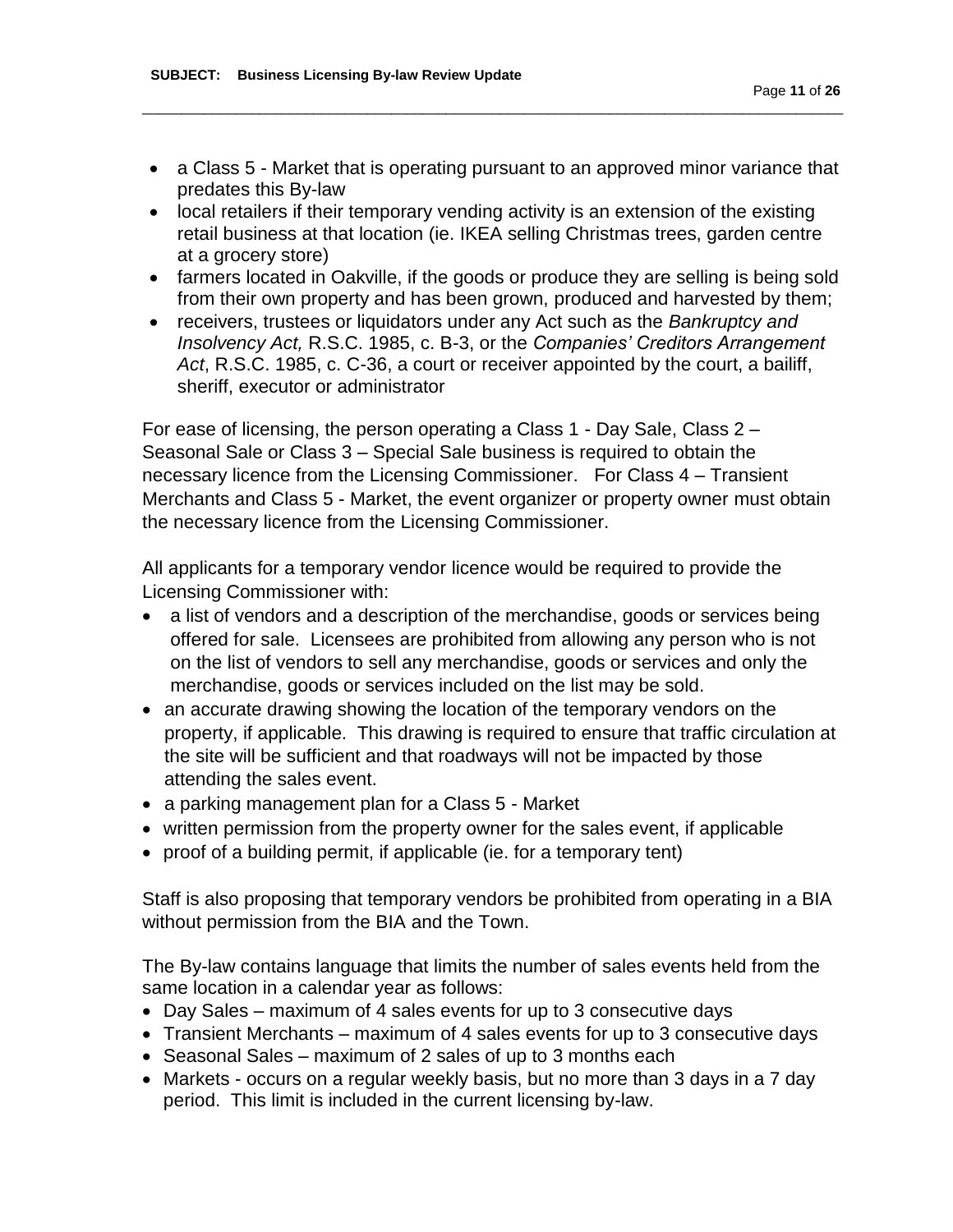Licences for special sales are valid for 30 days from the date of issuance and may be extended for one additional 30 day period. New merchandise or goods are not permitted to be sold under the extension of the licence.

\_\_\_\_\_\_\_\_\_\_\_\_\_\_\_\_\_\_\_\_\_\_\_\_\_\_\_\_\_\_\_\_\_\_\_\_\_\_\_\_\_\_\_\_\_\_\_\_\_\_\_\_\_\_\_\_\_\_\_\_\_\_\_\_\_\_\_\_\_\_\_\_\_\_\_\_\_\_\_\_\_\_\_\_\_\_\_\_\_\_

# **Existing By-law Schedules with Major Changes**

# *Bowling Alley*

Currently only one business is operating under this business class. Staff has reviewed the history and believe that this is a low risk class of business and recommend its removal from the licensing program.

# *Animals for Entertainment*

The current schedule for animals for entertainment will be enhanced as follows:

- language will be added to identify the types of businesses that require an animals for entertainment licence:
	- $\circ$  businesses that have a premises located in Oakville where animals used for entertainment are kept
	- o businesses that provide animals to special events such as carnivals, circuses, parades
	- o businesses that use animals in travelling presentations at, including but not limited to, schools, daycares, camps, workshops
	- $\circ$  businesses that provide animals to private functions that are not open to the public including, but not limited to, birthdays, weddings, corporate events
- additional licensing thresholds for applicants and licensees have been added to this schedule under the *Dog Owners' Liability Act,* the *Ontario Society for the Prevention of Cruelty to Animals Act*, the *Provincial Animal Welfare Services Act, 2019* and the Animal Control By-law
- added language that the Licensing Commissioner may advise the Oakville & Milton Humane Society of an event using animals for entertainment and an Animal Control Officer may inspect the event
- added regulations for animals for entertainment that are kept in a premises located in Oakville (ie. enclosures, environment, sanitation, veterinary care)
- added regulations for animals for entertainment kept temporarily in Oakville (ie. animals that are tethered or tied at a premises, animals in motor vehicles)
- added prohibitions against keeping animals that carry or produce a toxin known to be dangerous to humans and domestic animals or the keeping of any animal, excluding fish, that is not commonly domesticated

The Oakville & Milton Humane Society continues to provide feedback on the regulations contained in this Schedule.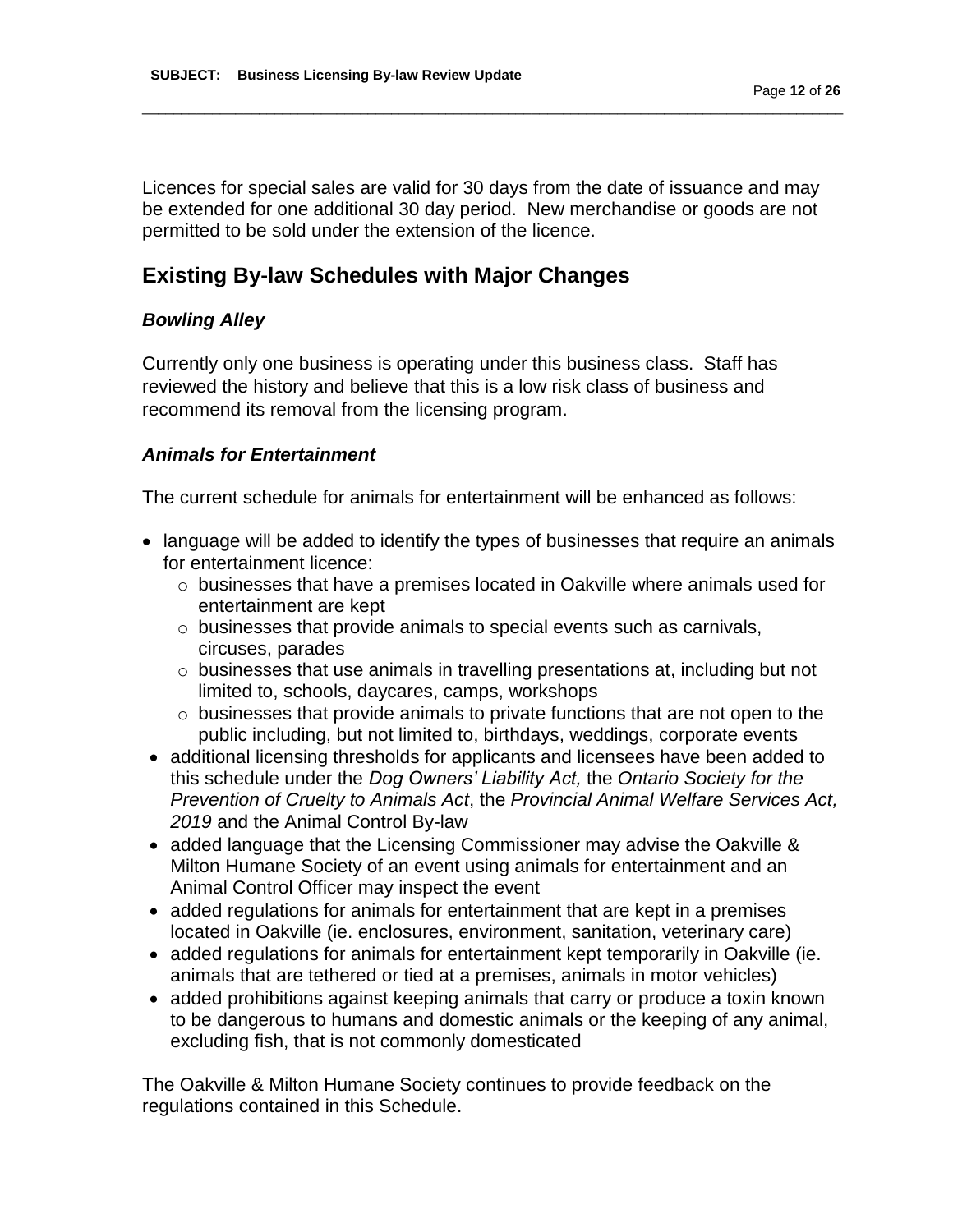#### *Arborist Consulting Companies, Arboriculture Companies, Tree Companies*

\_\_\_\_\_\_\_\_\_\_\_\_\_\_\_\_\_\_\_\_\_\_\_\_\_\_\_\_\_\_\_\_\_\_\_\_\_\_\_\_\_\_\_\_\_\_\_\_\_\_\_\_\_\_\_\_\_\_\_\_\_\_\_\_\_\_\_\_\_\_\_\_\_\_\_\_\_\_\_\_\_\_\_\_\_\_\_\_\_\_

The landscaping/tree company business class currently contained in the By-law will be removed and replaced with a "tree company" class. The "landscaping" portion of the old landscaping/tree company class is captured by the landscaping contractor business class. This amendment will reduce duplication and confusion.

The following additions/amendments are proposed regarding licensing of arborist-type businesses:

- at the time of initial licensing, applicants must provide proof of qualification for their employees. Under the current By-law, this proof must be submitted to the Licensing Commissioner annually. Staff is proposing to amend the By-law to require that, upon licence renewal, licensees obtain and keep proof of qualifications rather than submitting the same documents annually. If a new employee is hired, the licensee must provide the Licensing Commissioner with proof of qualifications. The Licensing Commissioner may request that the licensee produce the proof of qualifications for inspection
- language to clarify that any sub-contractors retained by an arborist consulting company licensee or a tree company licensee must obtain their own licence from the Town, if required.

#### *Billiard Hall*

The definition of "billiard hall" has been amended to clarify that a business with 2 or more billiard, pool or bagatelle tables requires a business licence.

#### *Commercial Parking Lot*

The following additions/amendments are proposed regarding licensing of commercial parking lots:

- the current By-law provides for the licensing of the commercial parking lot operator. Staff propose to change this to license the commercial parking lot itself
- the current definition of "commercial parking lot operator" has been amended to apply to the parking lot, rather than the operator. As part of this amendment, reference to the temporary parking of vehicles has been deleted. The new definition of "commercial parking lot" does not contain a timeframe for parking a vehicle
- a prohibition that no licensee/person shall permit any person to conduct parking enforcement services at the commercial parking lot unless that person holds a private parking officer licence for that commercial parking lot
- added a requirement that the Licensing Commissioner must be notified in writing of a change to the consent provided by the property owner to permit the operation of a commercial parking lot on their property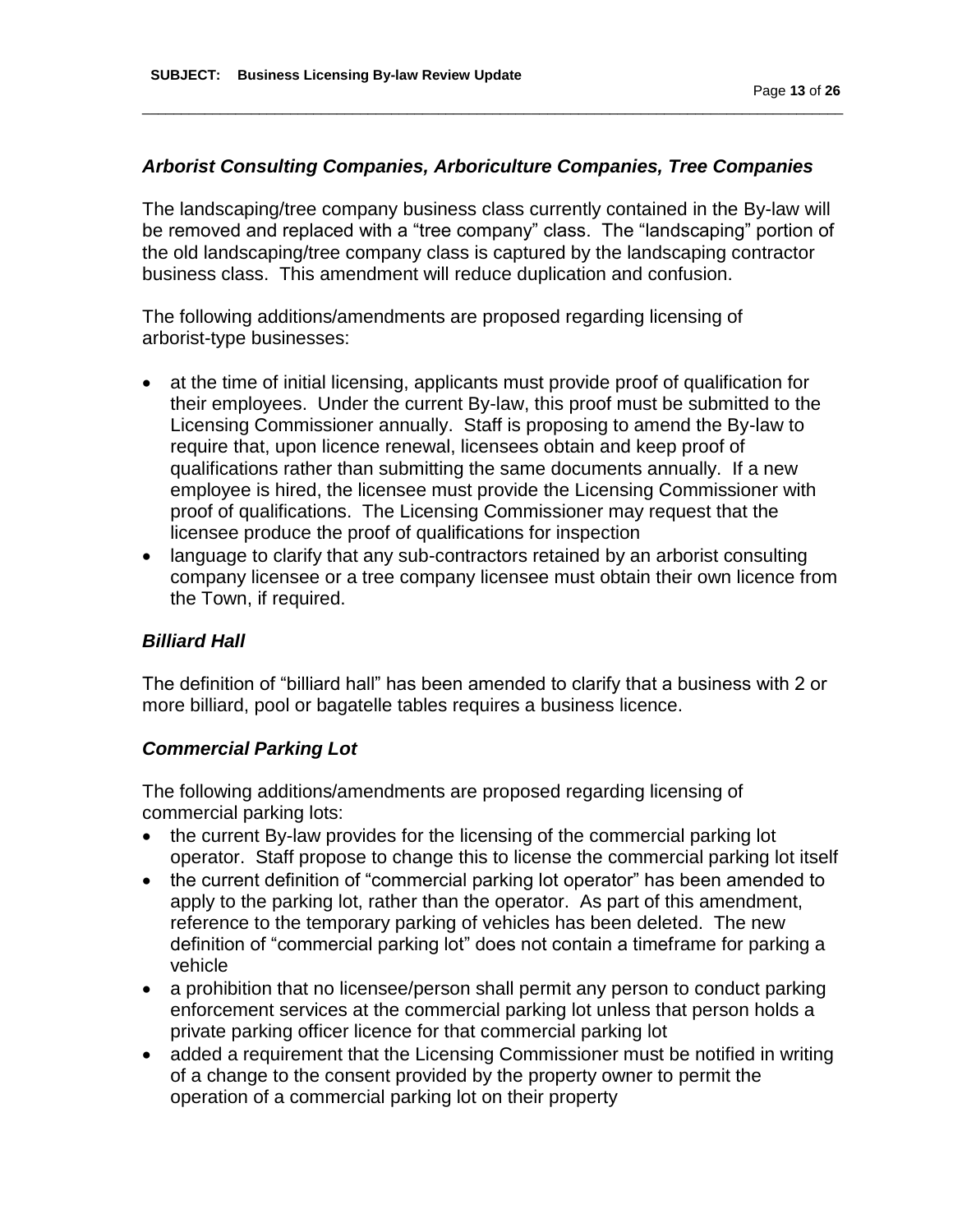a requirement to provide for the posting of the owner's business name, the municipal address of the commercial parking lot and the business hours of the lot at the commercial parking lot. Said information must be posted in a conspicuous place in accordance with the Sign By-law

\_\_\_\_\_\_\_\_\_\_\_\_\_\_\_\_\_\_\_\_\_\_\_\_\_\_\_\_\_\_\_\_\_\_\_\_\_\_\_\_\_\_\_\_\_\_\_\_\_\_\_\_\_\_\_\_\_\_\_\_\_\_\_\_\_\_\_\_\_\_\_\_\_\_\_\_\_\_\_\_\_\_\_\_\_\_\_\_\_\_

• a requirement for the licensee to notify the Halton Regional Police Service if a motor vehicle is left at the commercial parking lot for longer than 48 consecutive hours without appropriate payment

# *Contractors*

The current Licensing By-law contains separate schedules for contractor-type businesses. Staff propose to roll these businesses into 1 schedule since many of the regulations are the same. Therefore, the contractor business class will be comprised of a base licence with the following sub-types available:

- building renovators
- drain laying contractors
- HVAC contractors
- landscaping contractors (includes property maintenance contractors)
- lawn care contractors
- plumbing contractors and
- pool installation contractors

The following additions/amendments are proposed regarding licensing of contractors:

- amending the definition of "pool installation contractor" to include persons providing pool maintenance services as well as persons installing pools
- the definition of "drain laying contractor" to include persons who install, replace, repair or maintain sewage disposal systems
- the licence renewal date for the various contractors is currently not consistent. Staff is proposing to set the renewal date of April 30 for all of this business class
- employees of building renovators, drain laying contractors, HVAC contractors and plumbing contractors have to register with the Licensing Commissioner annually and provide a criminal record check. These employees must meet the licensing thresholds in order to be approved to work in Oakville. A registration fee will be established as part of the licensing fee review

# *Donation Box Operators*

The following additions/amendments are proposed regarding licensing of donation box operators:

 applicants/licensees must sign a self-declaration that confirms their understanding that their donation box will be removed by the Town, at the operator's expense, if the donation box contravenes the By-law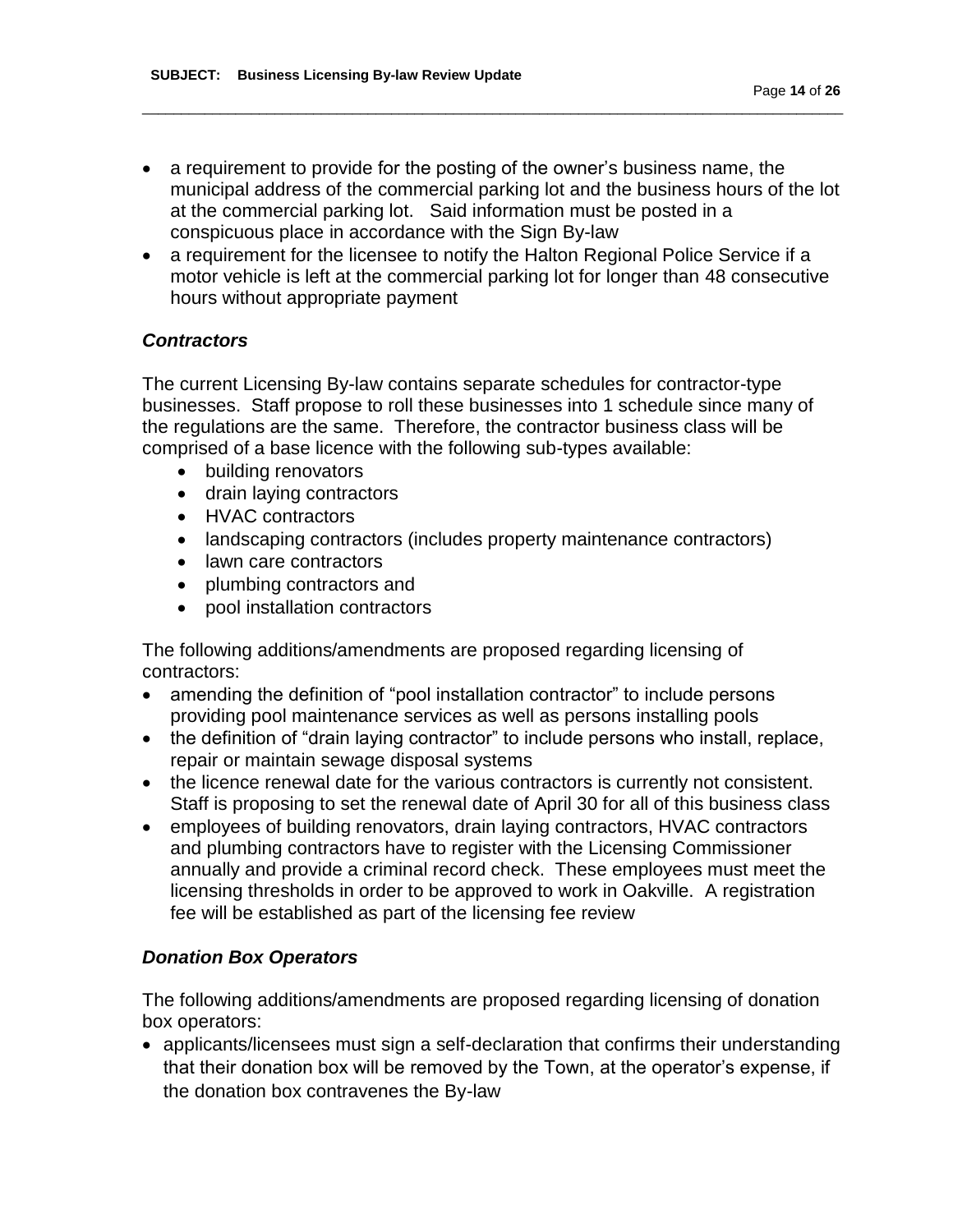applicants/licensees currently pay for a licence and a \$25 bin fee for each donation box they operate. Staff is proposing that a charity, religious institution or community organization may have 1 donation box on land which is primarily used for the operations or activities of the charity, religious institution or community organization without paying the bin fee. They would pay the bin fee for any additional donation boxes located at the site

\_\_\_\_\_\_\_\_\_\_\_\_\_\_\_\_\_\_\_\_\_\_\_\_\_\_\_\_\_\_\_\_\_\_\_\_\_\_\_\_\_\_\_\_\_\_\_\_\_\_\_\_\_\_\_\_\_\_\_\_\_\_\_\_\_\_\_\_\_\_\_\_\_\_\_\_\_\_\_\_\_\_\_\_\_\_\_\_\_\_

- language to limit the number of donation boxes to a maximum of 2 per municipal address, at the discretion of the Licensing Commissioner
- in an effort to address recent deaths and injuries due to the design of donation boxes, a new requirement that donation boxes be designed to allow for egress from the box. The applicant/licensee must provide proof of the design upon request by the Licensing Commissioner

#### *Driving School*

The current By-law requires that driving schools and driving school vehicles obtain a licence. Staff is proposing to no longer license driving schools as off-road instruction is now generally held on-line or virtually rather than in a classroom. Driving instructors and the owners of vehicles used to provide driving instruction will require a licence.

The following additions/amendments are proposed regarding licensing of driving instructors and owners of vehicles used to provide driving instruction:

- the 10 year age limit on vehicles used for driving instruction to be deleted. Upon the vehicle reaching 10 years of age, the owner of the vehicle must provide an additional safety certificate. This is consistent with taxis and limousines
- the owner of the vehicle used to provide driving instruction to provide the Licensing Commissioner with a list of the individuals who will be using the vehicle for driving instruction
- the driving instructor's licence to be suspended or revoked if their Ontario driver's licence or their permit issued by the Province is suspended, revoked, expires or ceases to be valid. The Licensing Commissioner's decision to suspend or revoke the instructor's licence cannot be appealed to the Appeals Committee. The vehicle owner's licence may also be suspended or revoked by the Licensing Commissioner if the licensee fails to have proper vehicle insurance. This decision may be appealed to the Appeals Committee
- language added to require that vehicles used to provide driving instruction are equipped with: a properly functioning service brake actuator that may be operated by the driving instructor; dual mirrors which are in good working order and are positioned for ready use by the driving instructor when seated beside the student driver and a plastic roof sign, to be illuminated while providing driving instruction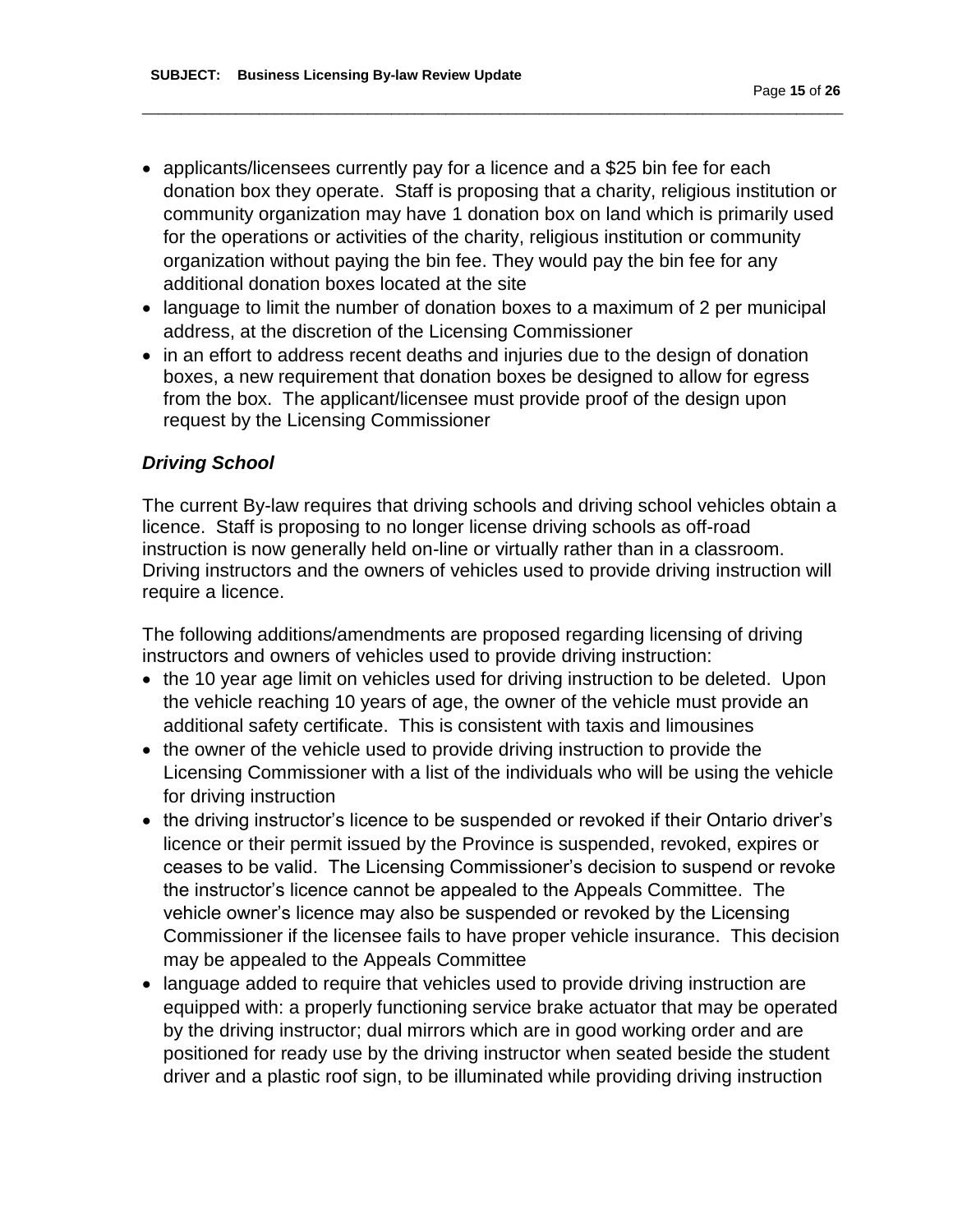# *Exhibition*

The current schedule for exhibitions will be enhanced as follows:

• the definition of "exhibition" updated to include temporary public events that have a theme or general subject such as rides (ferris wheels, carousels), mechanical or electronic games, food and other vendors. This definition excludes markets

\_\_\_\_\_\_\_\_\_\_\_\_\_\_\_\_\_\_\_\_\_\_\_\_\_\_\_\_\_\_\_\_\_\_\_\_\_\_\_\_\_\_\_\_\_\_\_\_\_\_\_\_\_\_\_\_\_\_\_\_\_\_\_\_\_\_\_\_\_\_\_\_\_\_\_\_\_\_\_\_\_\_\_\_\_\_\_\_\_\_

- applicants will be required to provide exhibition details and a list of vendors to the Licensing Commissioner when applying for a licence
- the organizer of the exhibition or the operator of the exhibition will be required to obtain the licence. Each vendor included on the list provided to the Licensing Commissioner does not need to be separately licensed
- applicants to provide notice to the Oakville Fire Department, the Health Department and the Halton Regional Police Service of the date(s) of the exhibition and provide proof of notice to the Licensing Commissioner, upon request

# *Firework Vendors*

In Oakville, the discharge of fireworks is regulated by Fireworks By-law 2009-056 and the sale of fireworks is regulated by Licensing By-law 2015-075. Proposed changes to the current schedule for fireworks vendors are as follows:

- language added to clarify that a licensee can only sell consumer fireworks (lowhazard fireworks). However, display fireworks (high-hazard fireworks) and special event pyrotechnics may be sold if the vendor has the required licence under the Explosives Act
- the current Licensing By-law provides that consumer fireworks may only be sold 7 days prior to Victoria Day, Canada Day, New Year's Day and any religious or cultural celebrations where fireworks are used to celebrate the religious or cultural event. Staff is proposing to increase the time consumer fireworks may be sold to 10 days prior to Victoria Day, Canada Day, New Year's Day and any religious or cultural celebrations where fireworks are used to celebrate the religious or cultural event.
- the current Licensing By-Law provides that every licensee or person shall notify the Licensing Commissioner of their intention to sell consumer fireworks at least 10 days prior to any religious or cultural celebrations where fireworks are used to celebrate the religious or cultural event. Staff is proposing to increase the time to 21 days prior to any religious or cultural celebrations where fireworks are used to celebrate the religious or cultural event. This will provide more time for staff to review the application and for the Fire Department to conduct a fire safety audit
- language to be added limiting advertising of fireworks sales to the timeframe set out in bullet 2 above and that signage must comply with the Sign By-law
- the licence renewal date for fireworks vendors is currently January 31. Staff is proposing to change the renewal date to March 31 as it is closer to the first date consumer fireworks may be sold (10 days before Victoria Day)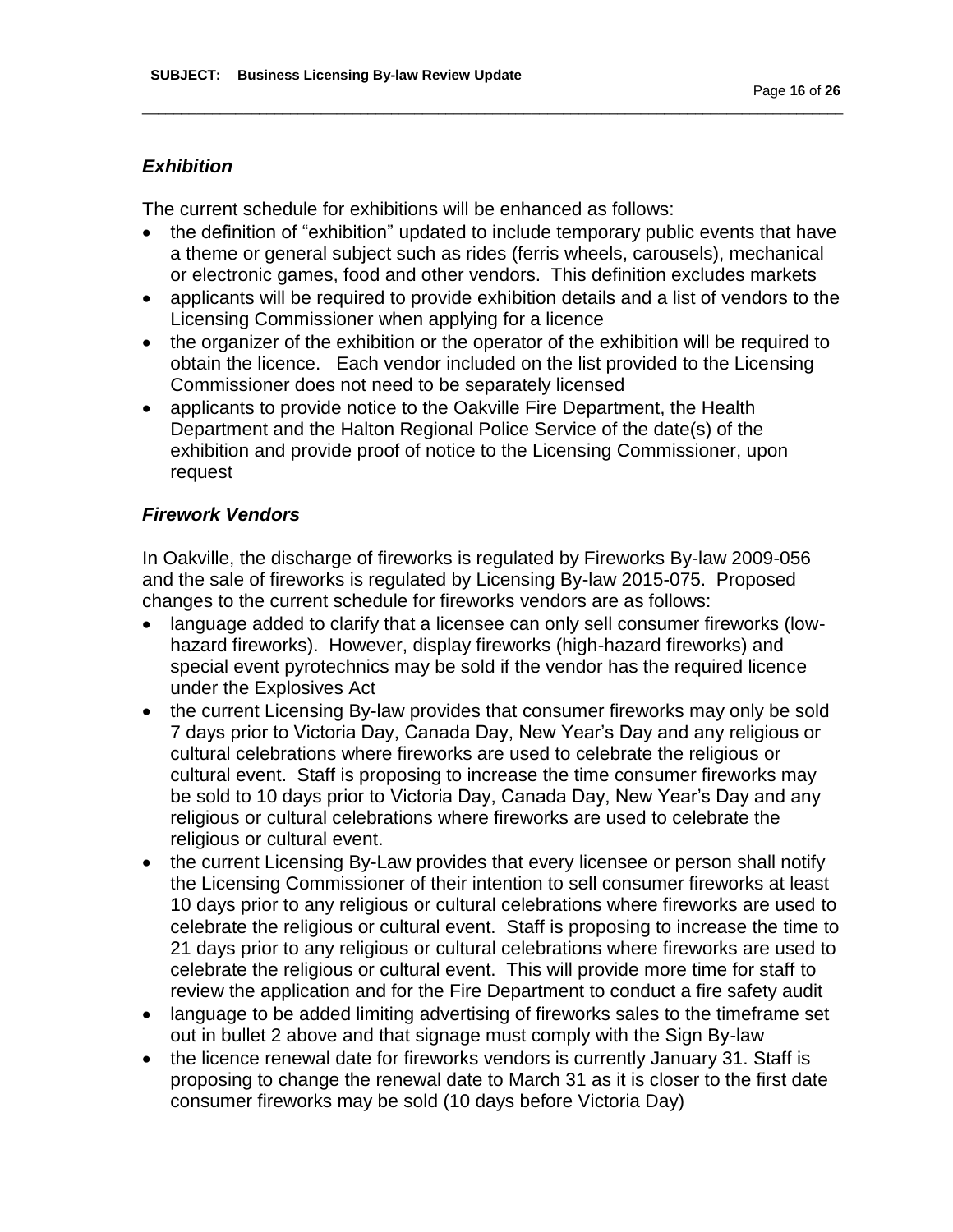### *Food Shops*

The following additions/amendments are proposed regarding licensing of food shops:

 the current food shop categories are food shop/restaurant, food shop/ancillary use and special event food shop. Instead of using the term "food shop/ancillary use", staff proposes to use the term "food shop convenience" as it is more descriptive of the types of businesses that require this food shop licence

\_\_\_\_\_\_\_\_\_\_\_\_\_\_\_\_\_\_\_\_\_\_\_\_\_\_\_\_\_\_\_\_\_\_\_\_\_\_\_\_\_\_\_\_\_\_\_\_\_\_\_\_\_\_\_\_\_\_\_\_\_\_\_\_\_\_\_\_\_\_\_\_\_\_\_\_\_\_\_\_\_\_\_\_\_\_\_\_\_\_

- cafeterias that are operated directly by a municipal, provincial or federal government, university, college, public school, separate school or board of education, not-for-profit organizations such as food banks, a registered charity or a religious organization; or a refreshment vehicle Class A or B will no longer need a food shop licence
- an additional ground for the suspension of a licence by the Licensing Commissioner will be added to provide that if the Medical Officer of Health finds that the operation and maintenance of the business does not conform to the requirements of the Health Protection and Promotion Act and Ontario Regulation 493/17 Food Premises, the food shop licence may be suspended until the situation has been rectified to the satisfaction of the Medical Officer of Health. This decision may be appealed to the Appeals Committee. In a situation that poses immediate danger to the health or safety of any person, property or animal, the Municipal Act provides that a licence may be suspended for not more than 14 days without a hearing (ie. without an appeal to the Appeals Committee)

#### *Kennels*

The current By-law provides regulations for pet shops and kennels in the same schedule. Staff proposes to separate pet shops and kennels into their own schedules. The following additions/amendments are proposed regarding licensing kennels:

- the definition of "kennel" will be amended to be consistent with the Zoning By-law and to clarify that kennels provide services on an overnight basis
- additional licensing thresholds for applicants and licensees to be added to this Schedule under the *Dog Owners' Liability Act,* the *Ontario Society for the Prevention of Cruelty to Animals Act*, the *Provincial Animal Welfare Services Act, 2019* and the Animal Control By-law
- language added to provide that the Licensing Commissioner may close a kennel forthwith and suspend the kennel licence if a veterinarian has reasonable grounds to believe that a kennel has an outbreak of distemper, hepatitis, rabies, parvo virus or any infectious or contagious disease. The kennel may reopen and have its licence reinstated upon a written report from the veterinarian that they have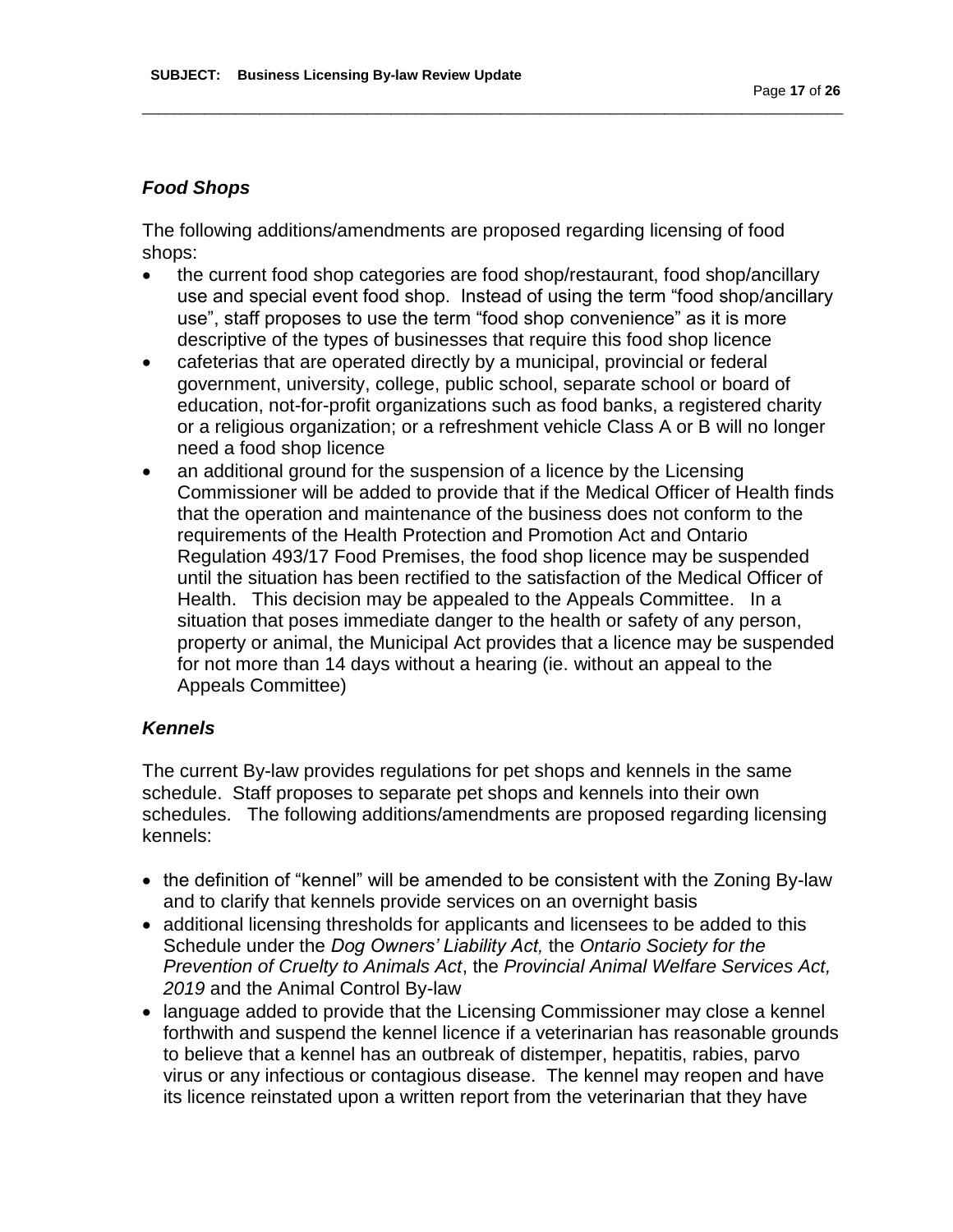reasonable grounds to believe that the risk of new infections has passed. The Licensing Commissioner's decision may be appealed to the Appeals Committee. In a situation that poses immediate danger to the health or safety of any person, property or animal, the Municipal Act provides that a licence may be suspended for not more than 14 days without a hearing (ie. without an appeal to the Appeals Committee)

\_\_\_\_\_\_\_\_\_\_\_\_\_\_\_\_\_\_\_\_\_\_\_\_\_\_\_\_\_\_\_\_\_\_\_\_\_\_\_\_\_\_\_\_\_\_\_\_\_\_\_\_\_\_\_\_\_\_\_\_\_\_\_\_\_\_\_\_\_\_\_\_\_\_\_\_\_\_\_\_\_\_\_\_\_\_\_\_\_\_

- standards for kennels and for animals kept in kennels (ie. enclosures, environment, sanitation, veterinary care) to be enhanced
- regulations regarding kennels used for breeding purposes to be added

The Oakville & Milton Humane Society continues to provide feedback on the regulations contained in this schedule.

#### *Limousines*

The current By-law provides licensing for 3 classes of limousines: Class A (seating for a maximum of 15 passengers), Class B (seating for 5-8 passengers) and Class C (vintage, classic, luxurious cars). To simplify this Schedule, staff proposes to amend the By-law to provide for "limousines" and "historic limousines" (vehicles 30 years of age and older), rather licensing 3 classes of limousine. The following additions/amendments are proposed regarding licensing limousines:

- the model year restriction for limousines (was 10 years old for Class A and 6 years old for Class B) will be deleted. Upon the limousine reaching 10 years of age, the owner of the vehicle must provide an additional safety certificate. This is consistent with taxis and vehicles used to provide driving instruction and does not apply to historic limousines
- the limousine driver's licence will be suspended or revoked if their Ontario driver's licence is suspended, revoked, expires or ceases to be valid. The Licensing Commissioner's decision to suspend or revoke the Town licence cannot be appealed to the Appeals Committee. The limousine owner's licence may be suspended or revoked by the Licensing Commissioner if the licensee fails to have proper vehicle insurance. This decision may be appealed to the Appeals **Committee**
- currently there is a 2 tier structure for limousine tariffs: Class A and C limousines – minimum 2 hours duration at a minimum \$50 for the first hour and \$30 for each additional hour. Class B limousines – minimum \$60 for the first hour or any part thereof and \$30 for each additional hour. In order to make limousine tariffs consistent with those of taxis, staff is proposing that limousine owners file their list of tariffs with the Licensing Commissioner at the time of licence application or renewal, rather than having the Town set the tariffs. The owner must provide the Licensing Commissioner with 1 month's notice if they want to make a change to any of the tariffs. Passengers must be advised of the cost of the trip when they book and they must be provided with a receipt, upon request.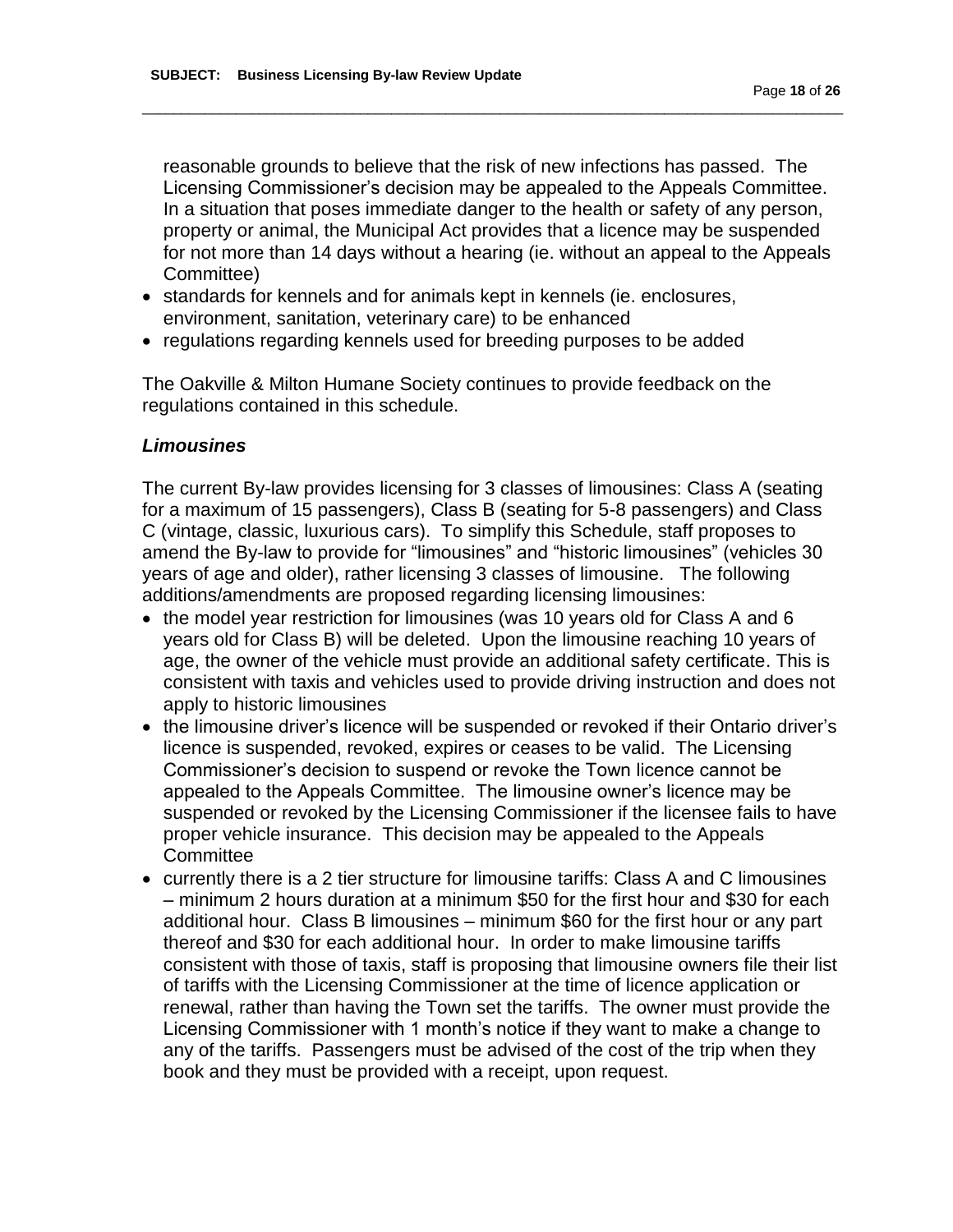#### *Motor Vehicle Facility*

The motor vehicle facility licence encompasses a broad range of businesses in the automotive sector including: dealerships, body shops, service stations and car rentals. The addition of mobile motor vehicle service licensing has been previously described in this report. Further additions to the licensing requirements for motor vehicle facilities will include:

\_\_\_\_\_\_\_\_\_\_\_\_\_\_\_\_\_\_\_\_\_\_\_\_\_\_\_\_\_\_\_\_\_\_\_\_\_\_\_\_\_\_\_\_\_\_\_\_\_\_\_\_\_\_\_\_\_\_\_\_\_\_\_\_\_\_\_\_\_\_\_\_\_\_\_\_\_\_\_\_\_\_\_\_\_\_\_\_\_\_

- language added, similar to contractors, that the licensee must provide customers with a written contract and itemized invoices. Licensees require their business name and contact information on all business forms, invoices and stationary
- a prohibition against dumping or disposing of gasoline, oil, lubricants, tires or hazardous materials except in accordance with relevant by-laws and/or legislation has been added.

### *Motor Vehicle Storage Yard*

The current By-law provides regulations for motor vehicle storage yards and salvage yards in the same schedule. Staff proposes to separate motor vehicle storage yards and salvage yards into their own schedules. The following amendment is proposed regarding licensing of motor vehicle storage yards:

• the By-law currently provides that a motor vehicle storage yard licensee must reply to a phone call from the owner of a vehicle being stored at the yard within 10 minutes of the call if the office is closed during the business hours set out in the Schedule. New language will be added to provide that if the storage yard is closed during these business hours, the licensee must, in addition to replying to the phone call, book an appointment with the vehicle's owner as soon as possible, or no longer than 7 days from the date of the phone call. No call-in fees, storage charges or any other fees may be charged to the owner from the date of the phone call to the date of the appointment. Storage fees may only be charged from the date of the phone call if the owner is unable to attend at the storage yard within 7 days of their phone call

#### *Nightclub*

The following additions/amendments are proposed regarding licensing of nightclubs:

- amending the definition of "nightclub" and removing the current requirement that the primary function of a nightclub is to provide a dance floor
- adding the requirement for the licensee to provide security staff, who are licensed under the *Private Security and Investigative Securities Act,* to regulate line-ups, prevent obstruction of exit doors, roadways, etc.
- adding language that licensees must ensure that at least 1 designated person of authority, as identified to the Licensing Commissioner, is in attendance at all times when the nightclub is open and operating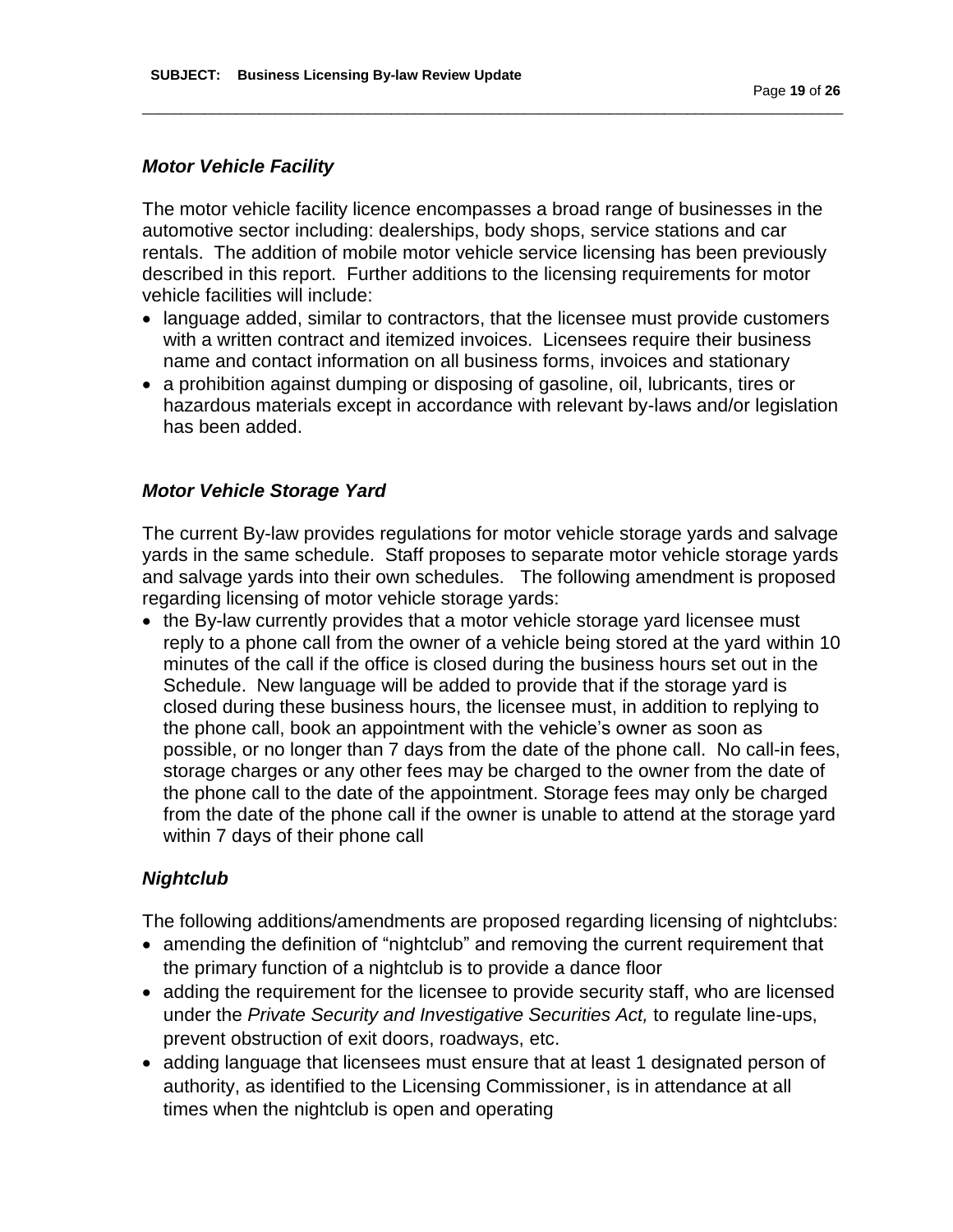• in addition to the general nuisance provisions of the By-law, licensees must keep the premises suitably lighted and ventilated during business hours, install and maintain suitable storage facilities and garbage containers and keep the means of egress from the premises free from snow or ice

\_\_\_\_\_\_\_\_\_\_\_\_\_\_\_\_\_\_\_\_\_\_\_\_\_\_\_\_\_\_\_\_\_\_\_\_\_\_\_\_\_\_\_\_\_\_\_\_\_\_\_\_\_\_\_\_\_\_\_\_\_\_\_\_\_\_\_\_\_\_\_\_\_\_\_\_\_\_\_\_\_\_\_\_\_\_\_\_\_\_

# *Personal Service Establishments*

The addition of mobile personal services licensing has been previously described in this report. The following additions/amendments are proposed regarding licensing of personal service establishments:

- language added to clarify that persons who provide a personal service in their capacity as a duly authorized member of a self-regulating health profession, as provided for in Schedule 1 to the Regulated Health Professionals Act, do not require a licence
- language added to prohibit the tattooing or piercing of any person under 18 without the prior written consent of a parent or guardian of the person to be tattooed or pierced

# *Pet Shops*

The current By-law provides regulations for pet shops and kennels in the same schedule. Staff proposes to separate pet shops and kennels into their own schedules. The following additions/amendments are proposed regarding licensing of pet shops:

- additional licensing thresholds for applicants and licensees have been added to this Schedule under the *Dog Owners' Liability Act,* the *Ontario Society for the Prevention of Cruelty to Animals Act*, the *Provincial Animal Welfare Services Act, 2019* and the Animal Control By-law
- language added to provide that the Licensing Commissioner may close a pet shop forthwith and suspend the pet shop licence if a veterinarian has reasonable grounds to believe that a pet shop has an outbreak of distemper, hepatitis, rabies, parvo virus or any infectious or contagious disease. The pet shop may reopen and have its licence reinstated upon a written report from the veterinarian that they have reasonable grounds to believe that the risk of new infections has passed. The Licensing Commissioner's decision may be appealed to the Appeals Committee. In a situation that poses immediate danger to the health or safety of any person, property or animal, the Municipal Act provides that a licence may be suspended for not more than 14 days without a hearing (ie. without an appeal to the Appeals Committee)
- a new exemption to licensing for pet shops that only sell live fish
- standards for pet shops (ie. enclosures, environment, sanitation, employee training) will be enhanced

The Oakville & Milton Humane Society continues to provide feedback on the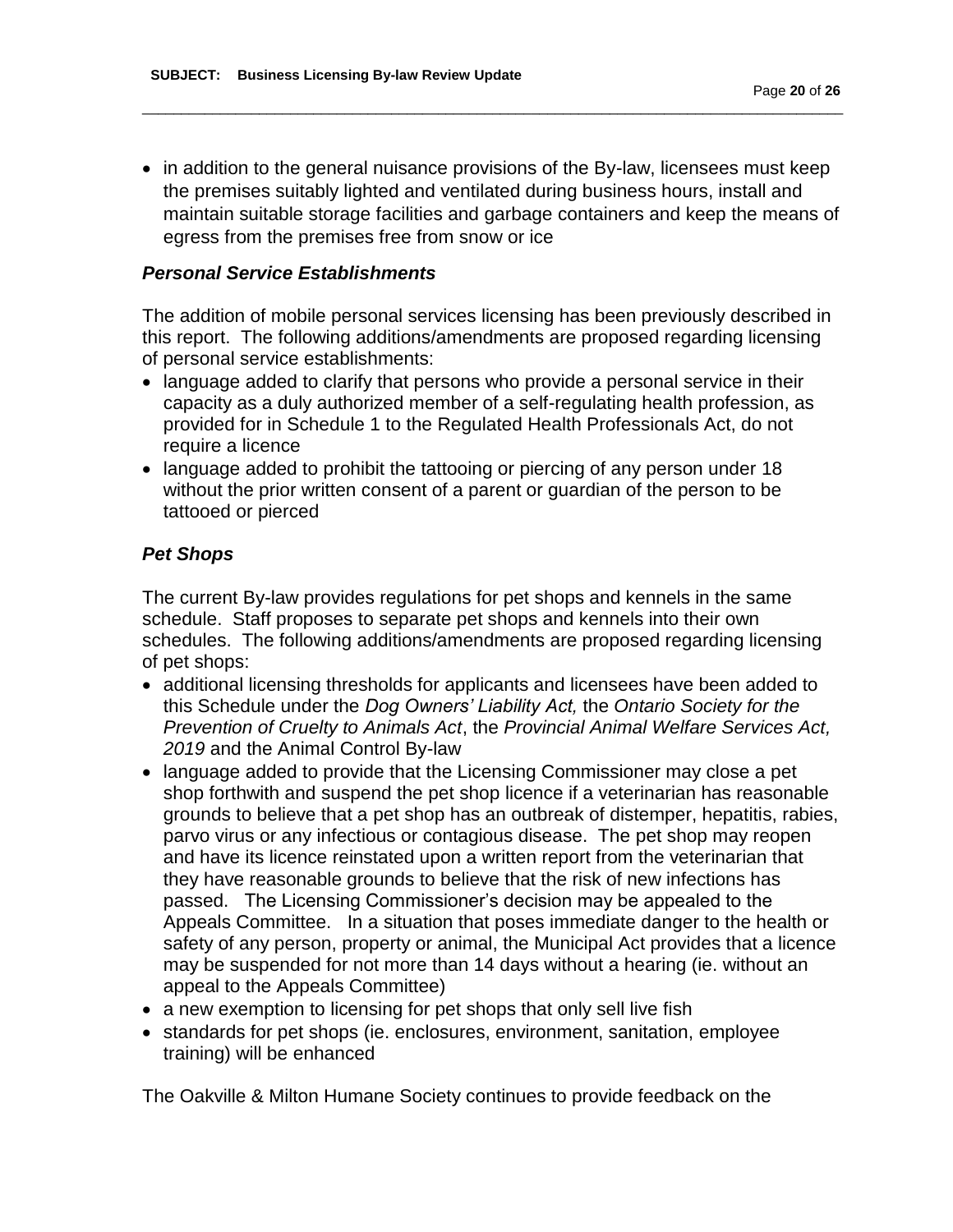regulations contained in this schedule.

# *Public Halls*

The current schedule for public halls will be enhanced as follows:

• language added to provide that no licence fee is required to be paid by any religious organization where they do not receive any remuneration for the use of their public hall; or any municipal, provincial or federal government, university, public school, separate school or Board of Education that does not charge a fee for the use of their public hall

\_\_\_\_\_\_\_\_\_\_\_\_\_\_\_\_\_\_\_\_\_\_\_\_\_\_\_\_\_\_\_\_\_\_\_\_\_\_\_\_\_\_\_\_\_\_\_\_\_\_\_\_\_\_\_\_\_\_\_\_\_\_\_\_\_\_\_\_\_\_\_\_\_\_\_\_\_\_\_\_\_\_\_\_\_\_\_\_\_\_

- a requirement that the maximum occupancy load must be displayed in a prominent place at the entrance of the public hall and that no more people than that listed be allowed in the public hall
- language added that the licensee must ensure that every vendor operating from the public hall has a valid licence from the Town, if applicable

### *Refreshment Vehicles*

The current By-law provides for the licensing of 3 classes of refreshment vehicles: Class A (food truck, coffee truck, ice cream truck), Class B (chip wagon) and Class C (ice cream bicycle). To simplify this schedule, staff proposes to amend the By-law to provide for Class A (previous Class A and B) and Class B (previous Class C) refreshment vehicles rather than for 3 classes of refreshment vehicles. The following additions/amendments are proposed regarding licensing of refreshment vehicles:

- staff is proposing to delete the requirement for employees operating refreshment vehicles to provide a criminal record check. Staff has heard from the industry that the provision of criminal record checks by employees is onerous and limits the movement of employees between restaurants and refreshment vehicles. Ice cream trucks are not permitted to operate in residential neighbourhoods where operators could come into contact with children. Refreshment vehicle owners and special event refreshment vehicle owners will still have to provide a criminal record check upon initial licensing or licence renewal
- the requirement for refreshment vehicle operators to be licensed will be deleted. Refreshment vehicle owners and special event refreshment vehicles will continue to require a licence
- the current licence renewal date for refreshment vehicles is January 31. Staff propose to change this date to May 31 since it is closer to the time of year that refreshment vehicles generally operate
- language will be added to provide that refreshment vehicles are prohibited from operating in a BIA without permission from the BIA and the Town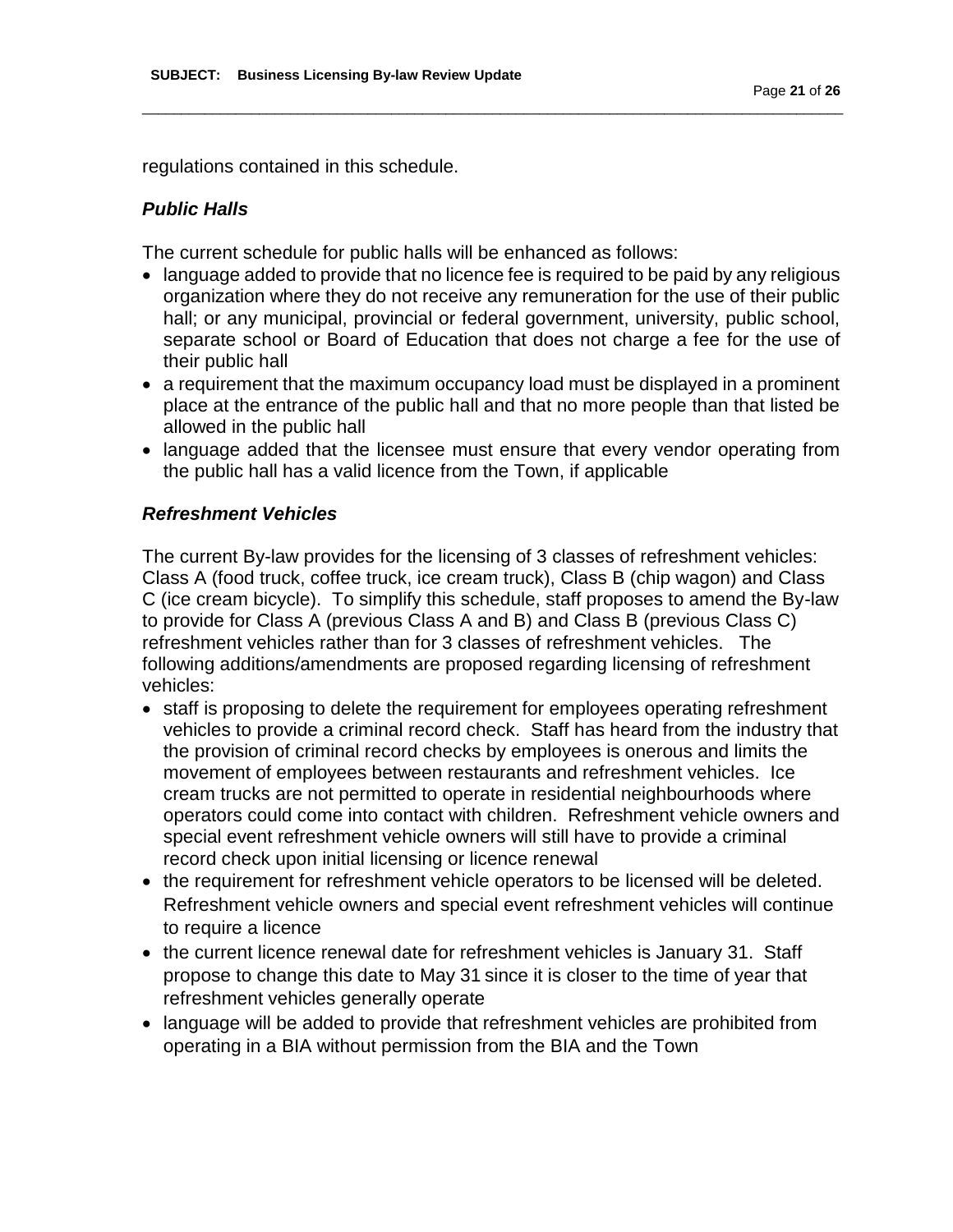a prohibition against dumping or disposing of litter, cooking oil or hazardous materials except in accordance with relevant by-laws and/or legislation will be added

\_\_\_\_\_\_\_\_\_\_\_\_\_\_\_\_\_\_\_\_\_\_\_\_\_\_\_\_\_\_\_\_\_\_\_\_\_\_\_\_\_\_\_\_\_\_\_\_\_\_\_\_\_\_\_\_\_\_\_\_\_\_\_\_\_\_\_\_\_\_\_\_\_\_\_\_\_\_\_\_\_\_\_\_\_\_\_\_\_\_

Staff has been approached by members of the industry requesting that refreshment vehicles be permitted to operate on roadways and in parks. Some municipalities do permit this, with various regulations, including:

- the requirement to obtain permits in addition to a business licence;
- operating only in designated areas, on specific days of the week and at specific times of day;
- limiting the number of refreshment vehicles per block;
- limiting the number of hours a refreshment vehicle may be operated from the same location at any one time; and
- payment of a parking permit fee in advance when vending from a metered parking space

Staff are not recommending this change but direction can be added to the recommendations should Council wish a full review undertaken.

 **That Municipal Enforcement undertake a full food truck licensing review, including consultation with the industry, residents and BIAs, to develop a strategy framework for future licensing opportunities and report back to Council at a later date.**

# *Salvage Yard*

The current By-law provides regulations for motor vehicle storage yards and salvage yards in the same schedule. Staff proposes to separate motor vehicle storage yards and salvage yards into their own schedules. The following additions/amendments are proposed regarding licensing of salvage yards:

- the definition of "salvage yard" amended to mean a premises or part thereof used for receiving, storing or dealing in scrap, salvage material (ie. used or wrecked motor vehicles or used or wrecked motor vehicle parts) or recyclable material
- language added to require an inspection of a salvage yard by the Fire Department prior to licensing
- new salvage yard prohibitions prohibiting the storage of materials in such a way that permits standing or stagnant water, failing to take all reasonable efforts to deal with rodents, vermin and odours and failing to clean debris and materials from properties abutting the salvage yard

# *Second-Hand Goods Shop*

The following additions/amendments are proposed regarding licensing of secondhand goods shops: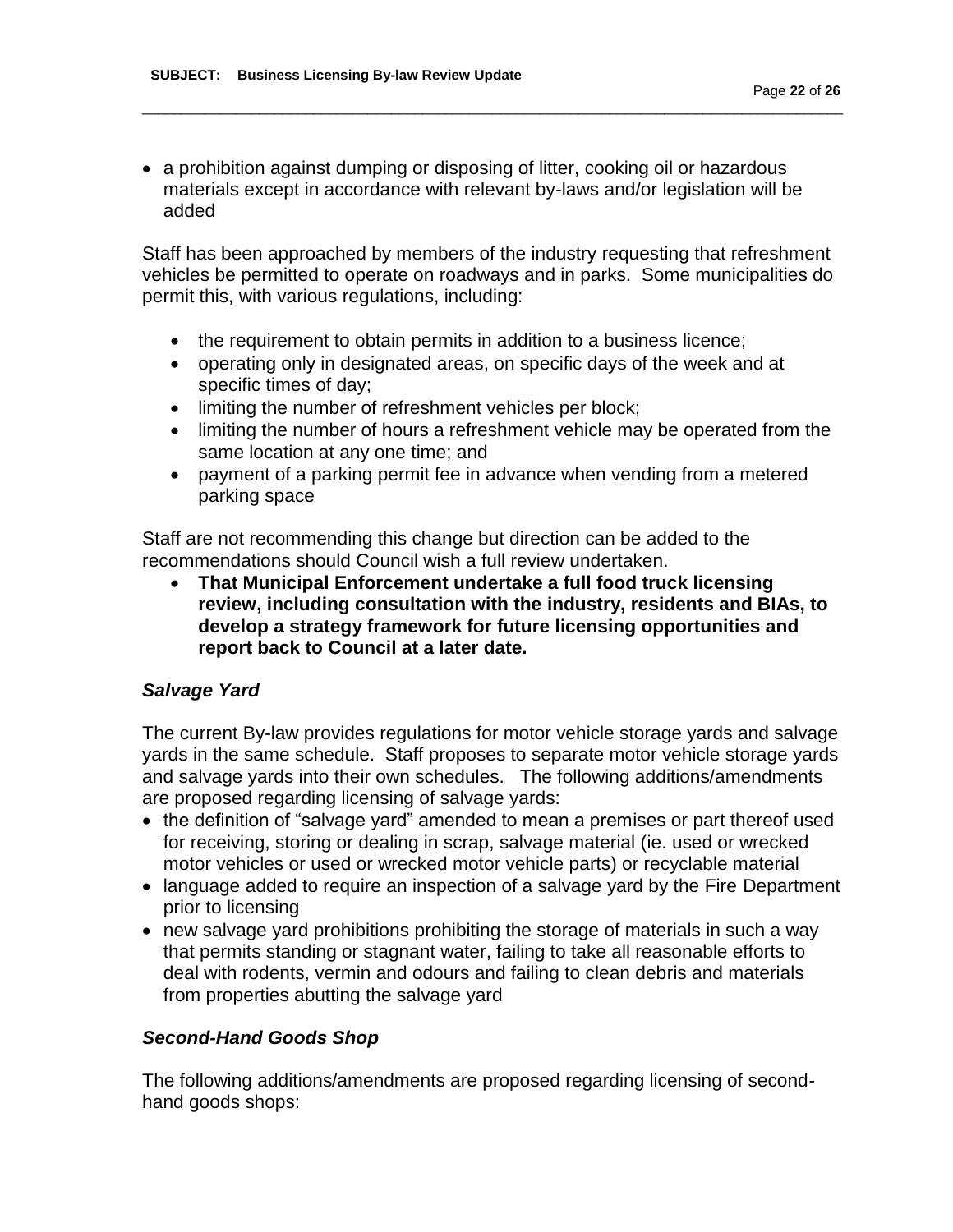a definition of "second-hand goods" that includes examples of the types of goods captured by the Schedule

\_\_\_\_\_\_\_\_\_\_\_\_\_\_\_\_\_\_\_\_\_\_\_\_\_\_\_\_\_\_\_\_\_\_\_\_\_\_\_\_\_\_\_\_\_\_\_\_\_\_\_\_\_\_\_\_\_\_\_\_\_\_\_\_\_\_\_\_\_\_\_\_\_\_\_\_\_\_\_\_\_\_\_\_\_\_\_\_\_\_

- exemptions to licensing for salvage yards, motor vehicle facilities, temporary vendor Class 5 – Market and auctioneers as long as they have a current and valid business licence
- an exemption for stores like the Apple Store, that take in goods they have produced or manufactured, refurbishes the item and then offers it for sale. A corner store selling refurbished phones would need a second-hand goods licence
- prohibitions regarding entering false or inaccurate information in the register they are required to keep and failing to advise the Halton Regional Police Service if the applicant/licensee is keeping second-hand goods in a location other than the licensed premises

### *Short-Term Accommodation*

The following additions/amendments are proposed regarding licensing of short-term accommodations:

- the stand-alone Short-term Accommodation By-law, which has been in force since 2018, to be rolled into the general licensing by-law
- the current definition of "short-term accommodation (STA)" means the provision of a dwelling unit for temporary lodging to a maximum of 28 consecutive days. This definition includes a bed & breakfast establishment (B&B). The Zoning By-law provides that the rental of a house is considered to be a STA. The rental of units in a house is a B&B. In order to more closely align with the Zoning By-law, staff is proposing to amend the definition of STA to separate out B&Bs and provide regulations for both STAs and B&Bs
- language regarding the remittance of the Municipal Accommodation Tax
- language to clarify that only 1 STA/B&B licence will be issued per person since persons can have only 1 principal residence
- in an effort to manage "party houses", staff is proposing to add language that no STA or B&B be used to host weddings, receptions or other commercial activities. This would not apply if a homeowner wanted to host a family wedding or reception at their home, as long as the homeowner complied with zoning requirements and obtained any other permissions or permits such as a building permit if a tent was being used

# *Taxicabs*

The licensing provisions for taxi owners, brokers and drivers were amended in 2018, which relaxed some of the previous taxi regulations. For example, the Town no longer sets tariff rates; rather the taxi broker or independent operator provides a list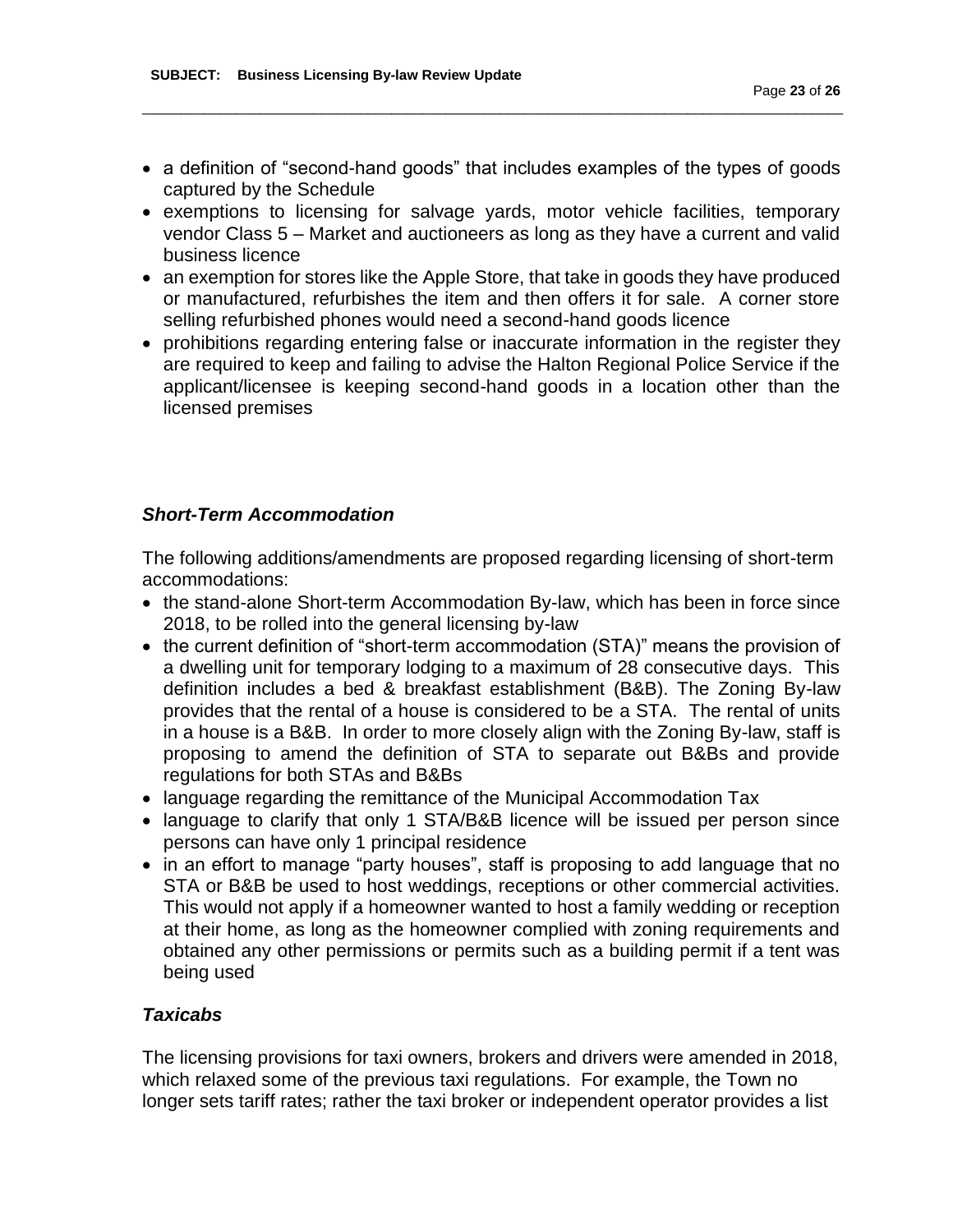of their rates to the Licensing Commissioner. Staff is proposing to further reduce red tape by eliminating the current ratio of 1 taxi owner's licence per 1,500 population.

\_\_\_\_\_\_\_\_\_\_\_\_\_\_\_\_\_\_\_\_\_\_\_\_\_\_\_\_\_\_\_\_\_\_\_\_\_\_\_\_\_\_\_\_\_\_\_\_\_\_\_\_\_\_\_\_\_\_\_\_\_\_\_\_\_\_\_\_\_\_\_\_\_\_\_\_\_\_\_\_\_\_\_\_\_\_\_\_\_\_

The following considerations apply:

- since at least 1983, the number of taxi owners' licences has been regulated; either by way of a ratio or by the use of a waiting list;
- there are currently 2 ways for a person to obtain a taxi owners' licence. They can enter the lottery when the ratio of 1:1,500 allows for new licences to be issued, or an existing licensee can transfer their licence to a qualified person;
- currently 130 taxi owners' licences have been issued;
- 68 of the 130 licensed taxi owners currently have an inactive plate status.
- a person must obtain a separate taxi owner's licence for each vehicle they want to operate as a taxi;
- a ratio on the number of accessible taxis will still apply. Staff are proposing that brokers with 5 or more taxis in their fleet have at least 1 accessible taxi in service at all times.

Limiting the number of taxi owners' licences artificially creates a shortage, which leads to licences becoming valuable commodities. This is the case even though the By-law states that licences are vested with the Town.

Placing a limit on the number of taxi owners' licences is arguably the most restrictive regulation found in the entire Licensing By-law, as the By-law does not limit the number of licences issued in any other business class. Removing the ratio will increase competition and allow anyone who satisfies the By-law's requirements to obtain a licence. Limiting the number of licences reduces the number of service providers that consumers have to choose from.

Eliminating the ratio will have a trickle-down effect. The lottery regulations and regulations regarding transferring a taxi owner's licence will no longer be required. The administration of these provisions and the resulting fees charged to taxi owners will also no longer apply.

The following additional amendments are proposed regarding licensing of taxi owners, brokers and drivers:

- the 10 year age limit on taxis to be deleted. Upon the taxi reaching 10 years of age, the owner must provide an additional safety certificate. This is consistent with limousines and with vehicles used to provide driving instruction
- language added regarding the provision of taxi services to persons with disabilities

#### *Tow Trucks and Heavy Tow Trucks*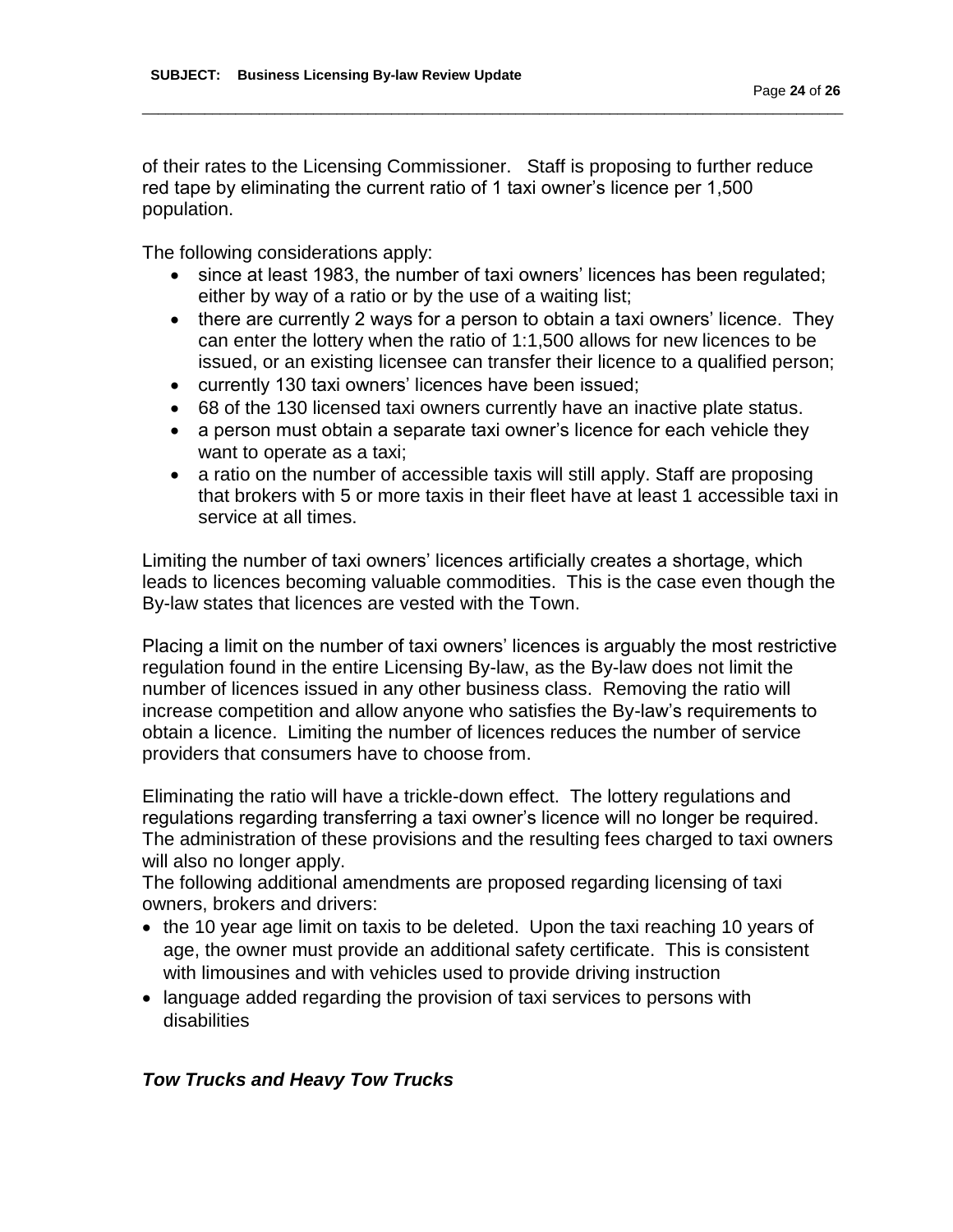The following additions/amendments are proposed regarding licensing of tow trucks and heavy tow trucks:

\_\_\_\_\_\_\_\_\_\_\_\_\_\_\_\_\_\_\_\_\_\_\_\_\_\_\_\_\_\_\_\_\_\_\_\_\_\_\_\_\_\_\_\_\_\_\_\_\_\_\_\_\_\_\_\_\_\_\_\_\_\_\_\_\_\_\_\_\_\_\_\_\_\_\_\_\_\_\_\_\_\_\_\_\_\_\_\_\_\_

- the stand-alone Tow Truck Licensing By-law, which has been in force since 2019, to be rolled into the general licensing by-law
- tow truck drivers are not required to obtain a licence. Tow truck and heavy tow truck owners currently sign a self-declaration confirming that their drivers have provided them with a criminal record check. In order to ensure that tow truck drivers meet the new licensing thresholds, staff is proposing that each tow truck driver register with the Licensing Commissioner annually and provide a criminal record check. Drivers will have to meet the licensing thresholds in order to operate a tow truck or a heavy tow truck in Oakville. A registration fee will be established as part of the licensing fee review.
- language added to exempt Town owned or leased parking lots from the signage requirements respecting towing from private parking lots. Language has also been added to exempt parking lots from signage requirements where there is no presumption of public parking (ie. tenant parking, private driveways)

# *Transportation Network Company*

The following additions/amendments are proposed regarding licensing of transportation network companies:

- the stand-alone Transportation Network Company By-law, which has been in force since 2016, to be rolled into the general licensing by-law
- language added to prohibit a TNC driver from commencing a trip until the passenger has provided electronic acceptance of the fare and charging a passenger any fare other than the one communicated to and accepted by the passenger
- language added to require a TNC driver to provide a passenger with an electronic receipt at the conclusion of the trip

# *By-law Schedules: Existing Schedules with NO Major Changes*

The following schedules have no significant changes proposed at this time:

- Adult Entertainment Establishment
- Adult Entertainment Video Store
- Auctioneer
- Body-rub Establishment
- Dry Cleaner/Laundromat
- Lodging Houses
- Mobile Sign Lessor
- Tobacco Retailers/Electronic Cigarette Retailers